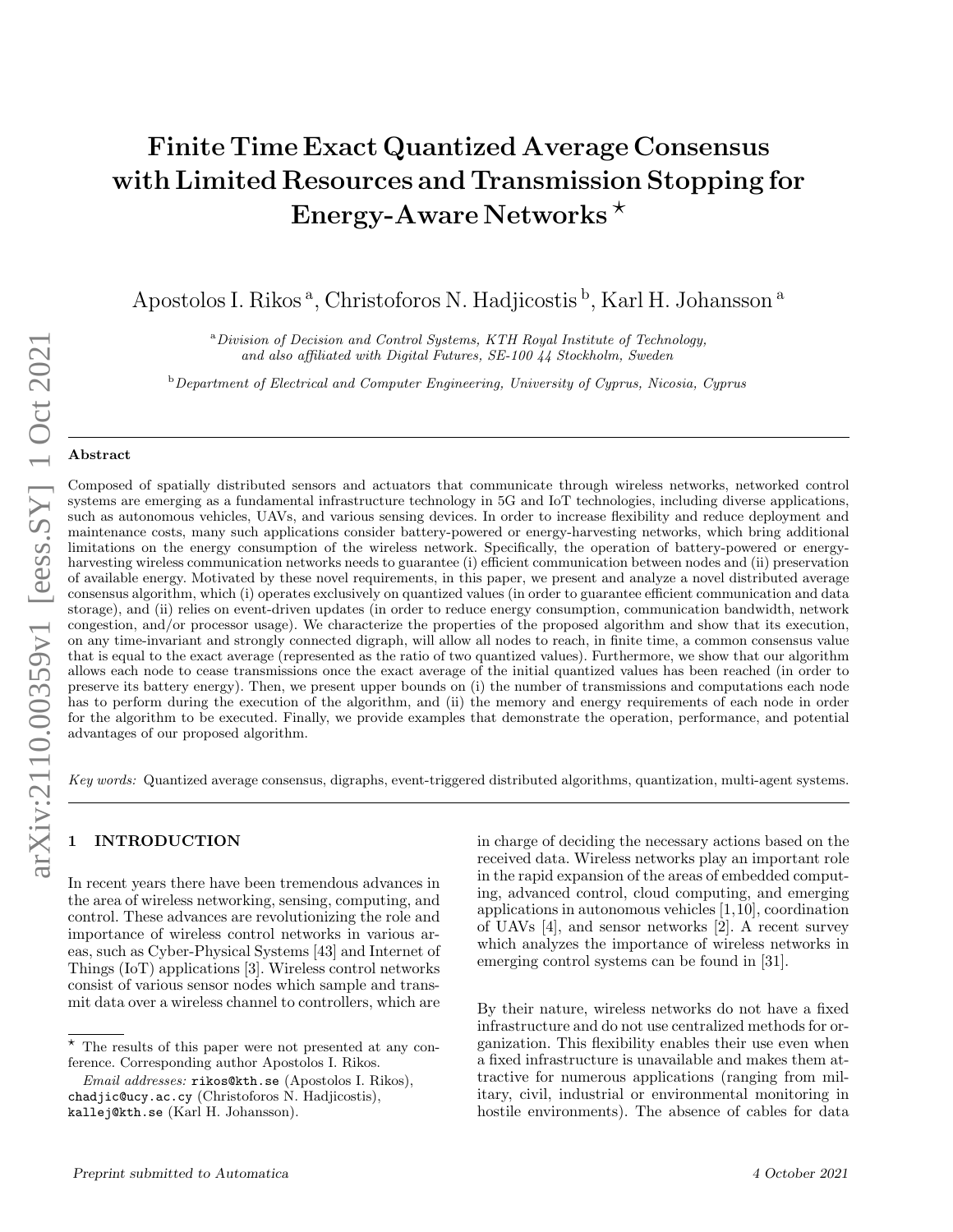communication motivates the removal of the power supply from the nodes in order to achieve even more flexibility. Therefore, nodes need to rely on (i) battery storage, and/or (ii) energy harvesting techniques for their operation. Prolonging the lifetime of nodes and enhancing network flexibility through efficient battery management and/or energy harvesting techniques has received a lot of attention in recent years in the area of networked control systems [2, 21, 23, 32, 33].

Battery-driven operation is of particular importance in cases where wireless networks are deployed in remote and inaccessible places (with no fixed infrastructure). However, modern wireless networks may consist of thousands of nodes and replacing/recharging batteries may be a costly, time-consuming or even infeasible task. Therefore, researchers have proposed several battery-driven energy conservation strategies to ensure energy efficient network operation. In [34] the authors present a power and coding control algorithm for state estimation with wireless sensors. An online scheduling scheme was developed in [17] under communication energy constraints for remote state estimation. In [14] the authors study the control scheme of a linear plant when state information is being transmitted from a sensor to the controller over a wireless fading channel. Additionally, the graph routing problem optimized for maximizing network lifetime is analyzed in [47]. Finally, self-triggered control determines its next execution time according to the triggering rule and previously received data [46] allowing for better allocation of network resources. Note, however, that battery-driven operation consists of limited energy supply constraints.

Energy constraints are widely regarded as a fundamental limitation of wireless devices. For this reason, many researchers aimed to develop alternative energy provision mechanisms by utilizing ambient energy. A sensor network can have near perpetual operation, by utilizing energy harvesting strategies in order to harvest ambient energy [23]. However, limitations on energy harvesting opportunities have led researchers to also work on the direction of efficient energy management in wireless sensor networks with energy harvesting capabilities. Specifically, power control policies for maximizing throughput or minimizing mean delay or transmission completion time were presented in [42, 44], whereas power control algorithms for maximizing the mutual information of a wireless link were discussed in [19]. Jointly controlling data queue and battery buffer in order to maximize the long-term average sensing rate was presented in [26], while in [27] a sensor with energy harvesting capabilities that sends its measurements toward a remote estimator is considered. The design of optimal sensor transmission power control schemes was presented in [22], and in [12] the distortion minimization problem by optimizing sleep-wake scheduling and transmit power was considered. In [21], the authors presented optimal transmission scheduling schemes in the presence of energy-leaking sensor batteries. The authors of [6] improved throughput performance by considering circuit power and nonideal batteries. In [45] an energy-harvesting scheduler is considered which makes independent observations and in [29] an optimization framework to minimize the summation of packet dropping probability is presented. In [40] the authors construct and analyze a simplified sensor battery model that is used to predict sensor battery dynamics. However, in practice, the amount of harvested energy may be random and sometimes insufficient. Thus, energy efficient algorithms for wireless sensor networks still require further development.

In today's emerging technologies, the limited battery or harvested energy associated with wireless networks is a major bottleneck. This bottleneck may trammel the two main advantages of battery powered or energy harvesting wireless networks, which are (i) autonomy of the operating nodes, and (ii) network flexibility. Efficient usage of the limited energy resources is critically important to support these advantages and prolong the lifetime of the nodes. For this reason, there is an increasing demand for large scale network coordination algorithms which operate over battery powered networks or networks with energy harvesting capabilities, and whose efficient operation (i) reduces energy consumption, and (ii) achieves a lifetime of several years using nodes that carry merely hundreds of joules of stored/harvested energy.

In this paper, we focus on distributed control and coordination over wireless networks nodes that are battery powered or utilize energy harvesting techniques. We focus on the average consensus problem in which a group of nodes reaches agreement to a common value that is equal to the average of the initial states of the nodes [9,16]. Calculating the average of their initial states allows nodes to coordinate their actions via a common decision and is useful in many applications such as load balancing, voting schemes, quantized privacy protocols (can be used as the basis for various encoding schemes), and distributed optimization. However, in practical scenarios there exist constraints on the bandwidth of communication links and the capacity of physical memories. This means that network links can only allow messages of limited length (i.e., quantized) to be stored and transmitted between nodes [7, 8, 38, 39]. Furthermore, the desire to achieve more efficient usage of network resources has increased the interest in event-triggered algorithms for distributed coordination and, more generally, distributed control [25, 30, 41]. In most existing applications of wireless networks which consider a limited source of energy, their operation is not designed to guarantee efficient communication and energy preservation. Specifically, (i) nodes may operate in a way that is not "event-based" (i.e., nodes transmit their state at each iteration, which leads to increased energy consumption), or (ii) nodes do not have a distributed strategy to determine whether convergence has been achieved (thus they continue transmitting even after convergence has been achieved, which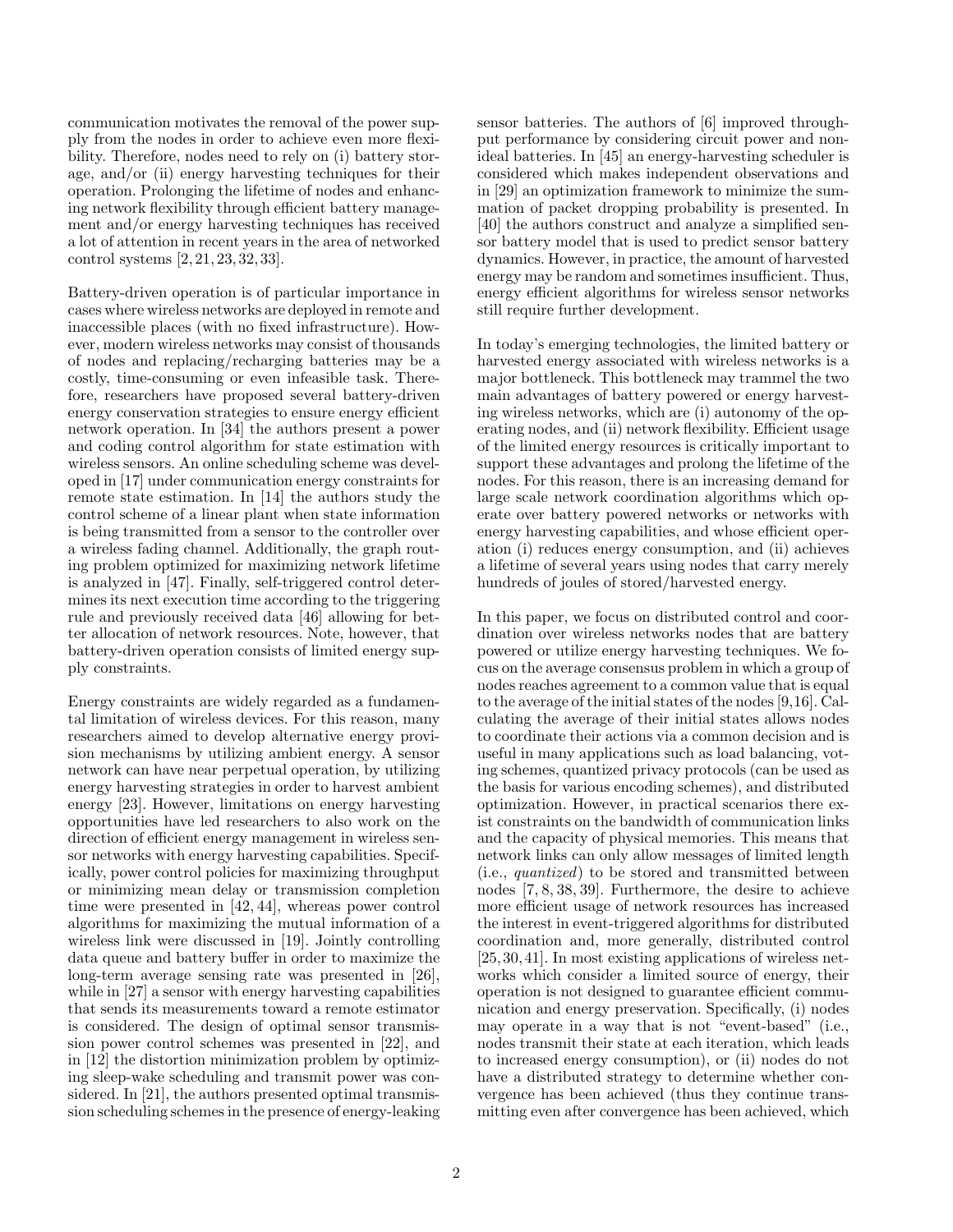leads to increased energy and bandwidth consumption), or (iii) node operation considers the transmission of realvalued states (thus not guaranteeing efficient communication). This paper aims to fill this gap by proposing a distributed coordination algorithm that fulfills all above requirements. Specifically, we focus on three main strategies for slowing down the depletion of energy in wireless networks: (i) efficient communication, (ii) eventtriggered operation, and (iii) transmission stopping. To the authors' knowledge, only [36] presents an algorithm which allows nodes in a data center to coordinate and perform task allocation by exchanging quantized messages and eventually stopping their operation according to a distributed mechanism. However, the distributed stopping mechanism in [36] requires knowledge of the digraph diameter which is a global parameter. Thus, the design of distributed coordination algorithms which (i) operate in an event-based fashion, (ii) consider efficient (quantized) communication, (iii) converge to the exact quantized average of the initial states without any quantization error, and (iv) utilize a distributed stopping mechanism for ceasing transmissions without knowledge of global network parameters, is still an open question.

## 1.1 Main Contributions

In this paper, we present a novel distributed average consensus algorithm for battery powered or energy harvesting wireless networks, that combines the desirable features mentioned above. More specifically, average consensus is reached in finite time; processing, storing, and exchange of information between neighboring nodes is subject to uniform quantization; and the control actuation at each node is "event-driven". The main contributions of our paper are the following.

- We present a novel distributed algorithm that is able to calculate the exact average of the initial values in the form of a quantized fraction (i.e., as the ratio of two integer values) introducing no quantization error  $<sup>1</sup>$  $<sup>1</sup>$  $<sup>1</sup>$ .</sup>
- We show that our algorithm converges to the desired result after a finite number of iterations, and we provide a polynomial upper bound on the number of time steps needed for convergence<sup>[2](#page-2-1)</sup>.
- We show that our algorithm utilizes its distributed stopping capability and transmissions are ceased for every node once the exact quantized average of the initial states is calculated.
- We calculate an upper bound on the number of transmissions and computations each node performs during the operation of our algorithm.
- We analyze the consumption of available resources by calculating an upper bound on the required memory and the required energy for each node during the operation of our algorithm.
- We demonstrate the operation of our algorithm via examples while we analyze its potential advantages and its transmission stopping capabilities.

The operation of the proposed event-triggered algorithm essentially involves directed transmissions and broadcast transmissions from every node according to multiple event-triggered conditions. Specifically, every node broadcasts to every out-neighbor the value of its initial quantized state. This means that every node learns the maximum initial state in the network. Then, the nodes which have an initial state less than the maximum value transmit their quantized initial state directly to one neighboring node. The nodes that receive multiple directed messages from neighboring nodes sum the values, update their state and broadcast the updated state according to a set of event triggered conditions. The operation of the algorithm ensures that every initial quantized state is summed in a single node in the network. Then this node broadcasts its updated state (which is equal to the exact average of the initial quantized states) and every node in the network learns and updates its own state to be equal to the exact average. Once every node learns the state that is equal to the exact average convergence has been achieved and transmissions are ceased.

Following [7, 20] we assume that the node's states are integer-valued (which comprises a uniform class of quantization effects). Note that most work dealing with quantization has concentrated on the scenario where the nodes can store and process real-valued states but can transmit only quantized values through limited rate channels (see, [8]). However, by contrast, our assumption is also suited to the case where the states are stored in digital memories of finite capacity (as in [7, 20, 28]), as long as the initial values are also quantized.

## 1.2 Paper Organization

The remainder of this paper is organized as follows. In Section 2, we introduce the notation used throughout the paper. In Section 3 we formulate the finite transmission quantized average consensus problem. In Section 4, we present a deterministic event-triggered distributed algorithm, which (i) allows the nodes to reach consensus to the exact quantized average of the initial values after a finite number of steps, and (ii) allows them to cease transmissions once quantized average consensus is reached. Furthermore, we analyze the algorithm's operation via an example, and we calculate a worst case upper bound on the number of time steps required for convergence. In Section 5, we present a deterministic upper bound on the number of transmissions and computations each

<span id="page-2-0"></span><sup>&</sup>lt;sup>1</sup> Note that most algorithms in the available literature (see [7, 20, 28]) are able to converge to the ceiling or the floor of the initial average thus introducing a quantization error.

<span id="page-2-1"></span><sup>2</sup> The operation of our algorithm in this paper is analyzed over static directed graphs. However, it can be extended also to dynamic networks which is a more suitable scenario for controlling UAV swarms and autonomous vehicles.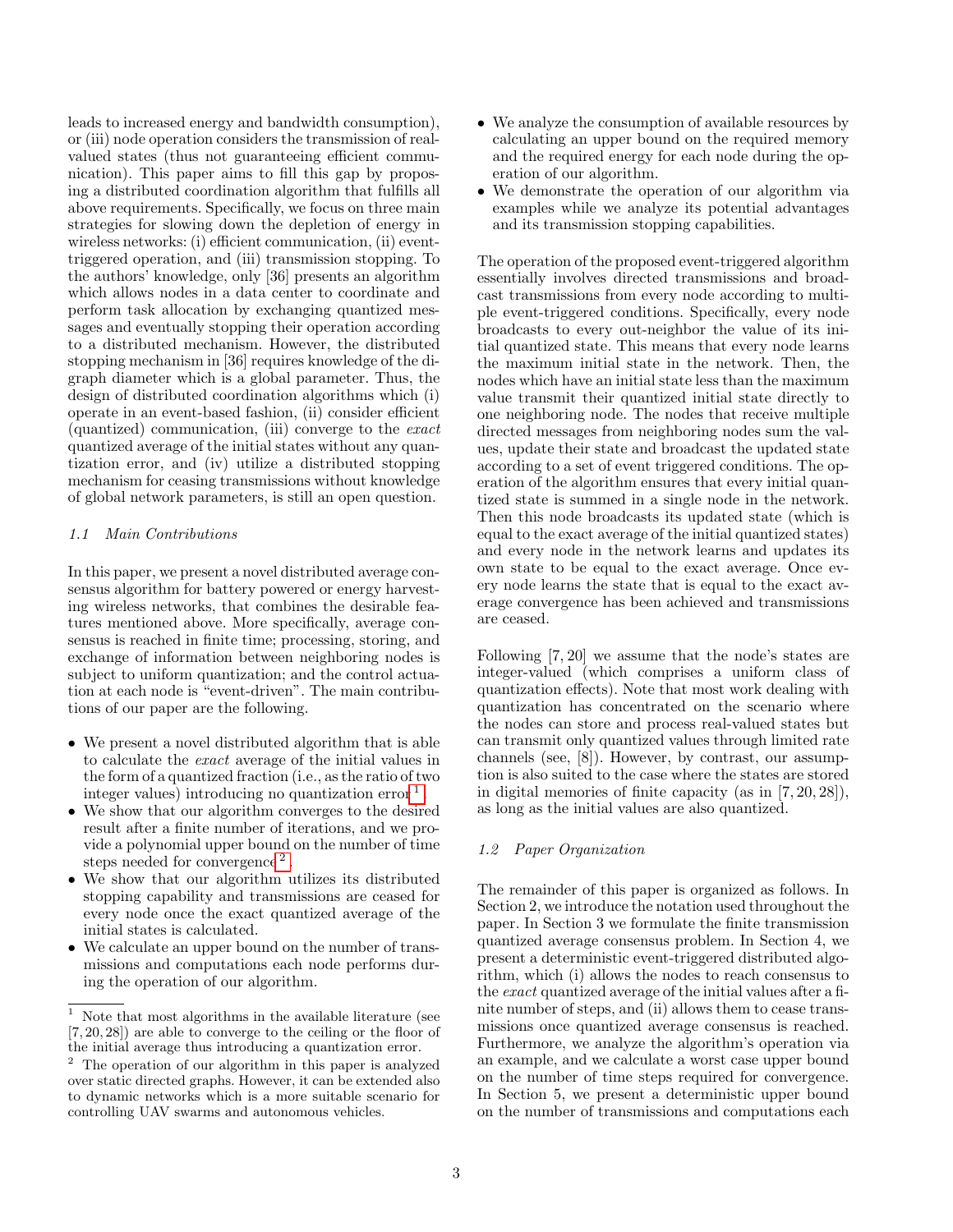node performs during the operation of the algorithm. In Section 6, we analyze the consumption of resources by calculating an upper bound on the required memory and the required energy of each node for the execution of the proposed algorithm. In Section 7, we present simulation results and comparisons. We conclude in Section 8 with a brief summary and remarks about future work.

#### 2 NOTATION AND BACKGROUND

The sets of real, rational, integer and natural numbers are denoted by  $R, Q, Z$  and  $N$ , respectively. The symbol  $\mathbb{Z}_+$  denotes the set of nonnegative integers.

#### 2.1 Graph-Theoretic Notions

Consider a network of  $n (n \geq 2)$  nodes communicating only with their immediate neighbors. The communication topology can be captured by a directed graph (digraph), called communication digraph. A digraph is defined as  $\mathcal{G}_d = (\mathcal{V}, \mathcal{E}),$  where  $\mathcal{V} = \{v_1, v_2, \ldots, v_n\}$  is the set of nodes and  $\mathcal{E} \subseteq \mathcal{V} \times \mathcal{V} - \{(v_j, v_j) | v_j \in \mathcal{V}\}\$ is the set of edges (self-edges excluded). A directed edge from node  $v_i$  to node  $v_j$  is denoted by  $m_{ji} \triangleq (v_j, v_i) \in \mathcal{E}$ , and captures the fact that node  $v_j$  can receive information from node  $v_i$  (but not the other way around). We assume that the given digraph  $\mathcal{G}_d = (\mathcal{V}, \mathcal{E})$  is strongly connected (i.e., for each pair of nodes  $v_j, v_i \in \mathcal{V}, v_j \neq v_i$ , there exists a directed path<sup>[3](#page-3-0)</sup> from  $v_i$  to  $v_j$ ), which is the necessary (and sufficient) requirement for average consensus to be possible. The subset of nodes that can directly transmit information to node  $v_j$  is called the set of in-neighbors of  $v_j$  and is represented by  $\mathcal{N}_j^- = \{v_i \in \mathcal{V} \mid (v_j, v_i) \in \mathcal{E}\},\$ while the subset of nodes that can directly receive information from node  $v_j$  is called the set of out-neighbors of  $v_j$  and is represented by  $\mathcal{N}_j^+ = \{v_l \in \mathcal{V} \mid (v_l, v_j) \in \mathcal{E}\}.$ The cardinality of  $\mathcal{N}_j^-$  is called the *in-degree* of  $v_j$  and is denoted by  $\mathcal{D}_{j}^{-} = |\mathcal{N}_{j}^{-}|$ , while the cardinality of  $\mathcal{N}_{j}^{+}$  is called the *out-degree* of  $v_j$  and is denoted by  $\mathcal{D}_j^+ = |\mathcal{N}_j^+|$ .

#### 2.2 Node Operation

With respect to quantization of information flow, we have that at time step  $k \in \mathbb{Z}_+$  (where  $\mathbb{Z}_+$  is the set of nonnegative integers), each node  $v_j \in V$  maintains the transmission variables  $S_{\cdot} br_j \in \mathbb{N}$  and  $M_{\cdot} tr_j \in \mathbb{N}$ , the state variables  $y_j^s[k] \in \mathbb{Z}, z_j^s[k] \in \mathbb{Z}_+$  and  $q_j^s[k] = \frac{y_j^s[k]}{z^s[k]}$  $\frac{g_j[\kappa]}{z_j^s[k]},$ and the mass variables  $y_j \in \mathbb{Z}$  and  $z_j \in \mathbb{Z}_+$  . Note here that for every node  $v_i$  the transmission variables  $S_{-}br_i$ ,  $M_{\perp}$  are used to decide whether it will broadcast its state variables or transmit its mass variables, the state

variables  $y_j^s[k], z_j^s[k], q_j^s[k]$  are used to store the received messages and calculate the quantized average of the initial values, and the mass variables  $y_i[k], z_i[k]$  are used to communicate with other nodes by either transmitting or receiving messages.

Furthermore, we assume that each node is aware of its out-neighbors and can directly transmit messages to each out-neighbor; however, it cannot necessarily receive messages (at least not directly) from them. In the proposed distributed protocol, each node  $v_j$  assigns a *unique order* in the set  $\{0, 1, ..., \mathcal{D}_j^+ - 1\}$  to each of its outgoing edges  $m_{lj}$ , where  $v_l \in \mathcal{N}_j^+$ . More specifically, the order of link  $(v_l, v_j)$  for node  $v_j$  is denoted by  $P_{lj}$ (such that  $\{P_{lj} \mid v_l \in \mathcal{N}_j^+\} = \{0, 1, ..., \mathcal{D}_j^+ - 1\}$ ). This unique predetermined order is used during the execution of the proposed distributed algorithm as a way of allowing node  $v_j$  to transmit messages to its out-neighbors in a *round-robin*<sup>[4](#page-3-1)</sup> fashion.

#### 3 PROBLEM FORMULATION

Consider a strongly connected digraph  $\mathcal{G}_d = (\mathcal{V}, \mathcal{E}),$ where each node  $v_j \in V$  has an initial (i.e., for  $k = 0$ ) quantized value  $y_j[0]$  (for simplicity, we take  $y_j[0] \in \mathbb{Z}$ ). In this paper, we develop a distributed algorithm that allows nodes to address the problem presented below, while processing and transmitting *quantized* information via available communication links.

Each node  $v_j$  obtains, after a finite number of steps, a fraction  $q^s$  which is equal to the *exact* average q of the initial values of the nodes (i.e., there is no quantization error), where

$$
q = \frac{\sum_{l=1}^{n} y_l[0]}{n}.
$$
 (1)

Specifically, we argue that there exists  $k_0$  so that for every  $k \geq k_0$  we have

$$
y_j^s[k] = \frac{\sum_{l=1}^n y_l[0]}{\alpha} \text{ and } z_j^s[k] = \frac{n}{\alpha},\tag{2}
$$

where  $\alpha \in \mathbb{N}$ . This means that

$$
q_j^s[k] = \frac{\left(\sum_{l=1}^n y_l[0]\right)/\alpha}{n/\alpha} := q,\tag{3}
$$

for every  $v_j \in \mathcal{V}$  (i.e., for  $k \geq k_0$  every node  $v_j$  has calculated  $q$  as the ratio of two integer values). Furthermore,

<span id="page-3-0"></span><sup>&</sup>lt;sup>3</sup> A directed path from  $v_i$  to  $v_j$  exists if we can find a sequence of vertices  $v_i \equiv v_{l_0}, v_{l_1}, \ldots, v_{l_t} \equiv v_j$  such that  $(v_{l_{\tau+1}}, v_{l_{\tau}}) \in \mathcal{E}$  for  $\tau = 0, 1, \ldots, t-1$ .

<span id="page-3-1"></span> $^4\;$  When executing the proposed protocol, each node  $v_j$  transmits to its out-neighbors, one at a time, by following a predetermined order. The next time it transmits to an outneighbor, it continues from the outgoing edge it stopped the previous time and cycles through the edges in a round-robin fashion according to the predetermined ordering.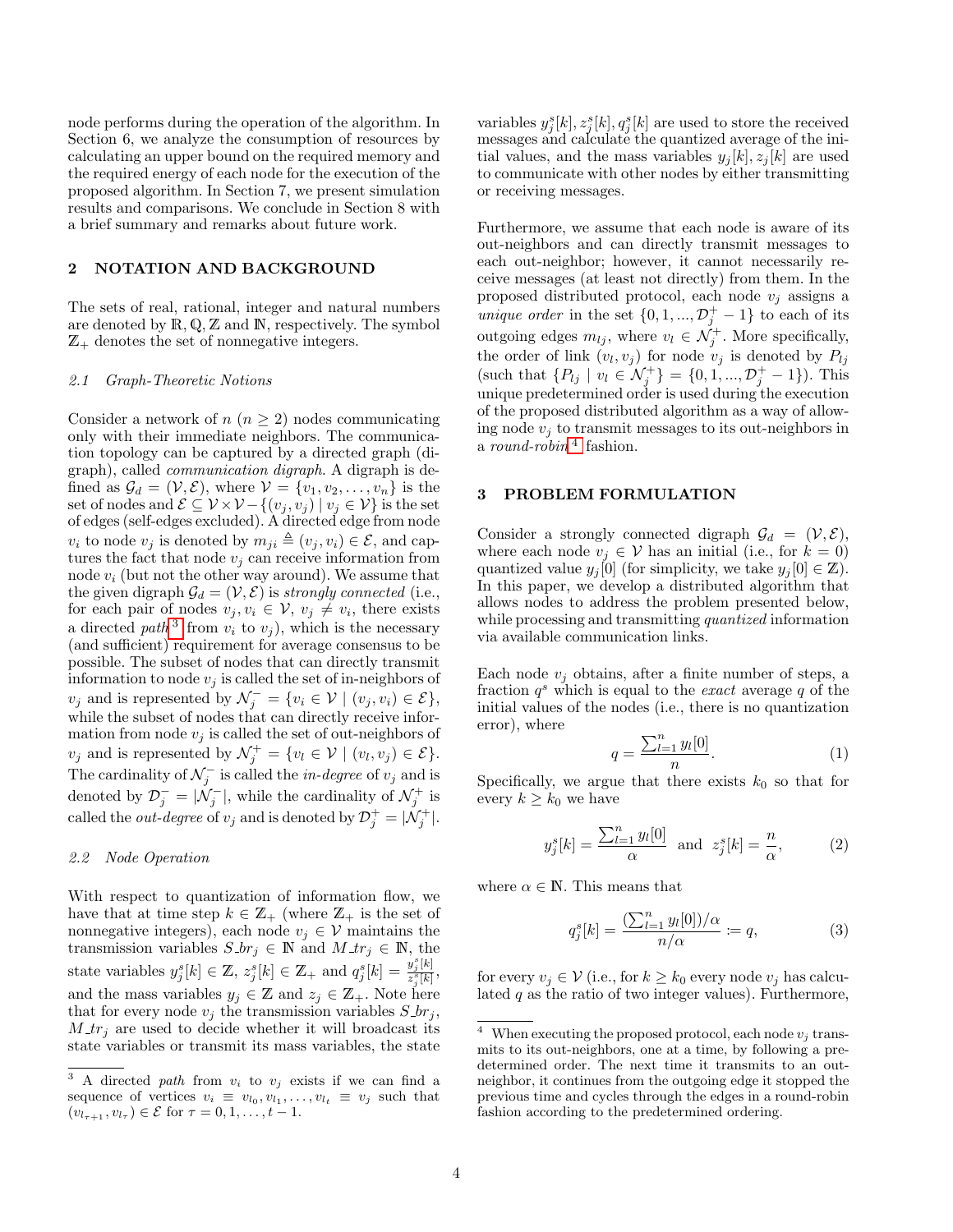we have that every node  $v_j$  stops performing transmissions towards its out-neighbors  $v_l \in \mathcal{N}_j^+$  once its state variables  $y_j^s$ ,  $z_j^s$ ,  $q_j^s$  fulfill (2) and (3), respectively.

## 4 EVENT-TRIGGERED QUANTIZED AV-ERAGE CONSENSUS ALGORITHMWITH FINITE TRANSMISSION CAPABILITIES

In this section we present a distributed algorithm which achieves exact quantized average consensus in a finite number of time steps. Also, once average consensus is reached, all transmissions are ceased. The main idea is to maintain a separate mechanism for broadcasting the state variables and the mass variables of each node (as long as they satisfy certain event trigger conditions). This way, nodes learn the average but also have a way to decide when (or not) to transmit.

## 4.1 Finite Transmission Event-Triggered Algorithm

The details of the distributed algorithm with transmission stopping capabilities can be seen in Algorithm 1.

The intuition behind Algorithm 1 is the following. Let us first consider the notion of "leading mass". During time step  $k$ , the node that holds the pair of mass variables with the largest  $z[k]$  value is referred to as the "leading mass" (pair). In case there are multiple nodes with pairs of mass variables that have the largest  $z[k]$ , then the "leading mass" is the pair (or pairs) of mass variables that has (or have) the largest  $y[k]$  value among the pairs of mass variables with the largest  $z[k]$ . Note that a formal definition of the "leading mass" is presented in Subsection 4.2. During the Initialization process, each node  $v_i$  considers its set of stored mass variables to be the "leading mass". For this reason, it sets its state variables to be equal to the stored mass variables, and then broadcasts the values of its state variables. During the Iteration process, each node  $v_i$  (i) receives any (possibly) transmitted set of state variables from its in-neighbors and, (ii) receives and stores any (possibly) transmitted set of mass variables from its in-neighbors. If it received a set of state variables and/or a set of mass variables from its in-neighbors, then it executes Algorithm 1.A. During the execution of Algorithm 1.A, each node checks (i) Event Trigger Conditions 1, (ii) Event Trigger Conditions 2, and (iii) Event Trigger Conditions 3. In Event Trigger Conditions 1, it checks whether the received set of state variables is equal to the "leading mass" (in case it receives messages from multiple in-neighbors it checks which set of state variables is the "leading mass"). If Event Trigger Conditions 1 hold, it sets its state variables to be equal to the received set of state variables which is the "leading mass" and decides to broadcast its updated state variables (i.e., sets its transmission variable  $S_b r_j = 1$ . In Event Trigger Conditions 2, it checks Algorithm 1 Finite Transmission Event-Triggered Quantized Average Consensus

**Input:** A strongly connected digraph  $\mathcal{G}_d = (\mathcal{V}, \mathcal{E})$  with  $n = |\mathcal{V}|$  nodes and  $m = |\mathcal{E}|$  edges. Each node  $v_j \in \mathcal{V}$  has an initial state  $y_j[0] \in \mathbb{Z}$ .

**Initialization:** Each node  $v_j \in V$  does the following:

- 1) Assigns to each outgoing edge  $v_l \in \mathcal{N}_j^+$  a unique order  $P_{lj}$  in the set  $\{0, 1, ..., \mathcal{D}_j^+ - 1\}.$
- 2) Sets  $z_j[0] = 1$ ,  $z_j^s[0] = 1$ ,  $y_j^s[0] = y_j[0]$ ,  $q_j^s[0] =$  $y_j^s[0]/z_j^s[0]$  and  $S \r{f}$   $\r{f}$   $\r{f}$   $\r{f}$   $\r{f}$   $\r{f}$   $\r{f}$   $\r{f}$   $\r{f}$   $\r{f}$   $\r{f}$   $\r{f}$
- 3) Broadcasts  $z_j^s[0], y_j^s[0]$  to every  $v_l \in \mathcal{N}_j^+$ .

**Iteration:** For  $k = 0, 1, 2, \ldots$ , each node  $v_i \in V$  does the following:

- 1) Receives  $y_i^s[k], z_i^s[k]$  from every  $v_i \in \mathcal{N}_j^-$  (if no message is received it sets  $y_i^s[k] = 0, z_i^s[k] = 0$ .
- 2) Receives  $y_i[k], z_i[k]$  from each  $v_i \in \mathcal{N}_j^-$  and sets

$$
y_j[k+1] = y_j[k] + \sum_{v_i \in \mathcal{N}_j^-} w_{ji}[k]y_i[k],
$$
  

$$
z_j[k+1] = z_j[k] + \sum_{v_i \in \mathcal{N}_j^-} w_{ji}[k]z_i[k],
$$

where  $w_{ji}[k] = 1$  if a message with  $y_i[k], z_i[k]$  is received from in-neighbor  $v_i$ , otherwise  $w_{ji}[k] = 0$ .

- 3) If  $w_{ji}[k] \neq 0$  or  $z_i^s[k] \neq 0$  for some  $v_i \in \mathcal{N}_j^-$  then 3a) Calls Algorithm 1.A.
	- 3b) If  $M_{\perp}$   $tr_j = 1$  then chooses  $v_l \in \mathcal{N}_j^+$  according to  $P_{lj}$  (in a round-robin fashion) and transmits  $y_j[k]$ ,  $z_j[k]$ . Then, sets  $y_j[k] = 0$ ,  $z_j[k] = 0$ ,  $M$ \_tr<sub>j</sub> = 0.
	- 3c) If  $S_-br_j = 1$  then broadcasts  $z_j^s[k+1], y_j^s[k+1]$ to every  $v_l \in \mathcal{N}_j^+$ . Then, sets  $S \text{-} b r_j = 0$ .
- 4) Repeats (increases k to  $k+1$  and goes back to Step 1). **Output:** (3) holds for every  $v_i \in \mathcal{V}$ .

whether the set of mass variables it stored is the "leading mass". If Event Trigger Conditions 2 hold, it sets its state variables to be equal to the stored set of mass variables and decides to broadcast its updated state variables (i.e., sets its transmission variable  $S_{\perp}$  br<sub>j</sub> = 1). In Event Trigger Conditions 3, it checks whether the set of mass variables it stored is not the "leading mass". Specifically, it checks whether its state variables are equal to the "leading mass". If Event Trigger Conditions 3 hold, this means that the mass variables of another node in the network is the "leading mass" (and the state variables of node  $v_i$  became equal to the "leading mass" from Event Trigger Conditions 1). This means the stored mass variables is not the "leading mass" and thus  $v_i$  decides to transmit its stored mass variables (i.e., sets its transmission variable  $M_{\perp}$   $tr_j = 1$ ). Once Algorithm 1.A is executed,  $v_j$  returns to the Iteration process of Algorithm 1 and broadcasts its state variables and/or transmits its mass variables according to its transmission variables. Then, it repeats the procedure.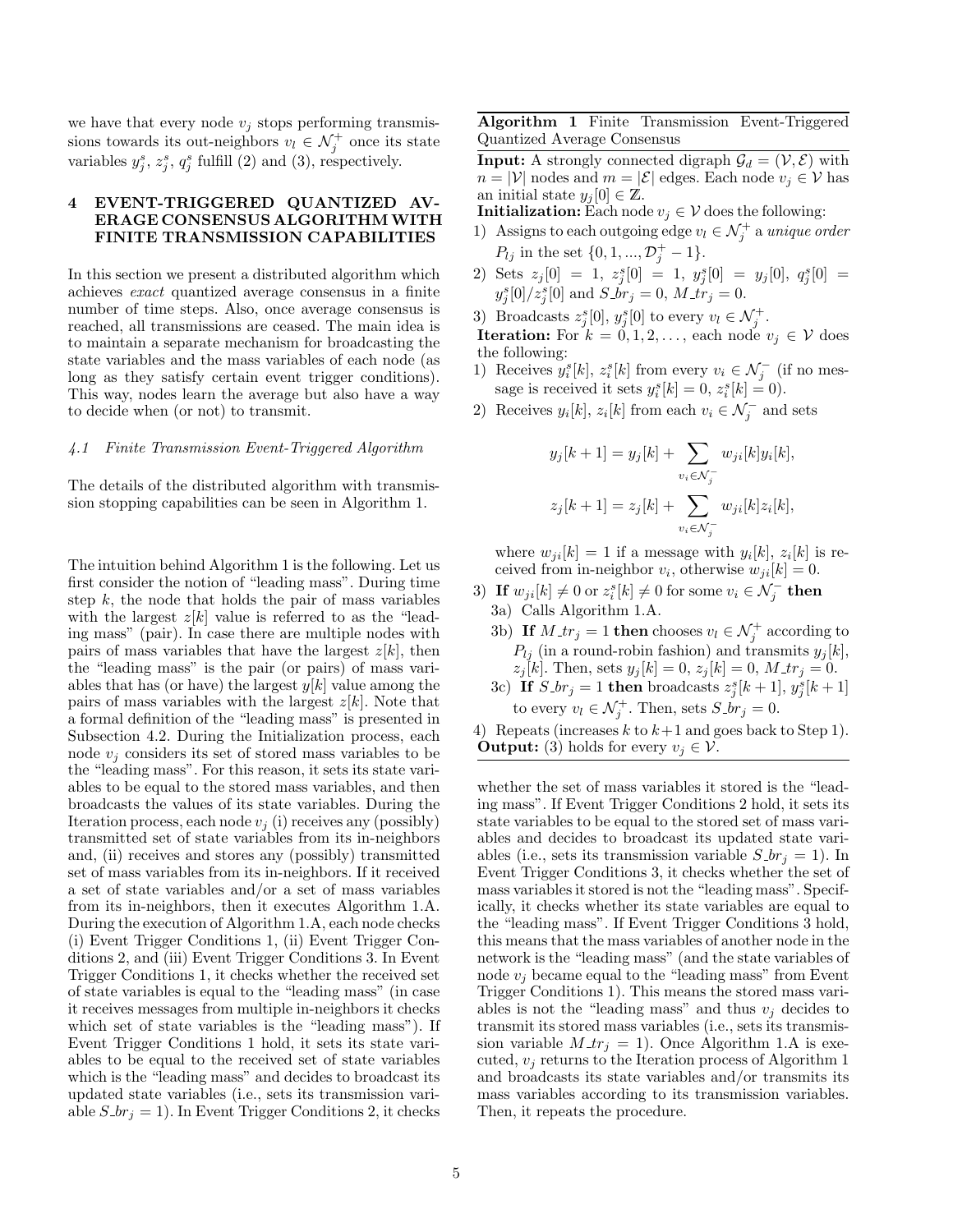Algorithm 1.A Event-Triggered Conditions for Algorithm 1 (for each node  $v_i$ ) Input  $y_j^s[k], z_j^s[k], q_j^s[k], y_j[k+1], z_j[k+1], S_b, M_t, M_t$  and the received  $y_i^s[k], z_i^s[k]$  from every  $v_i \in \mathcal{N}_j^-$ . Execution 1) Event Trigger Conditions 1: If Condition (*i*):  $z_i^s[k] > z_j^s[k]$ , or Condition (*ii*):  $z_i^s[k] = z_j^s[k]$  and  $y_i^s[k] > y_j^s[k]$ , then sets  $z_j^s[k+1] = \max_{v_i \in \mathcal{N}_j^-}$  $z_i^s[k]$ , and  $y_j^s[k+1] = \max_{k=1}^{\infty}$  $\max_{v_i \in \{v_{i'} \in \mathcal{N}_j^- \mid z_{i'}^s[k] = z_j^s[k+1]\}} y_i^s[k],$ and sets  $q_j^s[k+1] = \frac{y_j^s[k+1]}{z^s[k+1]}$  $\frac{g_j(k+1)}{z_j^s(k+1)}$ , and  $S_br_j = 1$ . 2) Event Trigger Conditions 2: If Condition (*i*):  $z_j[k+1] > z_j^s[k+1]$ , or Condition (*ii*):  $z_j[k+1] = z_j^{s}[k+1]$  and  $y_j[k+1] >$  $y_j^s[k+1],$ **then** sets  $z_j^s[k+1] = z_j[k+1], y_j^s[k+1] = y_j[k+1]$ and sets  $q_j^s[k+1] = \frac{y_j^s[k+1]}{z_j^s[k+1]}$  $\frac{g_j(k+1)}{z_j^s(k+1)}$  and  $S_{-}br_j = 1$ . 3) Event Trigger Conditions 3: If Condition  $(i)$ :  $0 < z_j[k+1] < z_j^s[k+1]$  or Condition *(ii)*:  $z_j[k+1] = z_j^s[k+1]$  and  $y_j[k+1]$  <  $y_j^s[k+1],$ then sets  $M_{\perp}$  tr<sub>j</sub> = 1.

Output

 $y_j^s[k], z_j^s[k], q_j^s[k], S_{\mathcal{D}}r_j, M_{\mathcal{A}}r_j.$ 

**Remark 1** Notice here that each node  $v_j$ , during time step k, is able to perform two types of transmissions towards its out-neighbors  $v_l \in \mathcal{N}_j^+$ . It can broadcast (to all of its out-neighbors) its state variables  $y_j^s[k]$  and  $z_j^s[k]$  (if Event Trigger Conditions 1 and/or Event Trigger Conditions 2 hold) and it can transmit its mass variables  $y_i[k]$ and  $z_j[k]$  to a single out-neighbor, chosen according to the predetermined order  $P_{1i}$  (if Event Trigger Conditions 3 hold). This may seem as a departure from the literature on average consensus which assumes only a broadcast primitive (see  $\left[11, 13, 15\right]$  and references therein) and the literature on quantized average consensus which assumes only a unicast primitive (i.e., directed transmissions)  $[7, 20, 37, 38]$ , or a broadcast primitive  $[8]$ . However, with broadcast as sole primitive and without additional assumptions, achieving the exact average (i.e., avoiding an error introduced due to quantization) would be impossible (see [18]) while with unicast as a sole primitive exhibiting distributed stopping capabilities in order to terminate transmissions also appears difficult (e.g., see [38] where the number of transmissions at each time step monotonically decreases but it never becomes equal to zero). For this reason, each node  $v_i$  is allowed to perform both types of transmissions (broadcast and unicast) and, as we will also see later, this achieves both exact average and transmission termination during the operation of Algorithm 1. This is a direct result of Event Trigger Conditions 1, 2 and 3 that characterize the operation of our algorithm and they effectively imply that no transmission is performed if no set of conditions holds when using Algorithm 1.A to check them.

It is also important to note that Algorithm 1 can be applied to the standard average consensus problem, where the initial value of each node and the transmitted messages are real values. In this case, our proposed protocol allows deterministic convergence to the exact value after a finite number of time steps. This is an important aspect as most finite time algorithms are only able to calculate the average of the initial values within an error bound  $(e.g., see 24)$  and references therein) which is a direct consequence of their asymptotic convergence.

During the operation of Algorithm 1, nodes are able to reach quantized average consensus after a finite number of steps. Depending on the graph structure and the initial mass variables of each node, we have the following two possible scenarios:

- A. Full Mass Summation (i.e., there exists  $k'_0 \in \mathbb{Z}_+$ where we have  $y_j[k'_0] = \sum_{l=1}^n y_l[0]$  and  $z_j[k'_0] = n$ , for some node  $v_j \in V$ , and  $y_i[k'_0] = 0$  and  $z_i[k'_0] =$ 0, for each  $v_i \in \mathcal{V} - \{v_j\}$ . In this scenario (2) and (3) hold (eventually, for some  $k_0 > k'_0$ ) for each node  $v_j$  for the case where  $\alpha = 1$ .
- B. Partial Mass Summation (i.e., there exists  $k'_0 \in \mathbb{Z}_+$ so that for every  $k \geq k'_0$  there exists a set  $\mathcal{V}^p[k] \subseteq \mathcal{V}$ in which we have  $y_j[k] = y_i[k]$  and  $z_j[k] = z_i[k]$ ,  $\forall v_j, v_i \in \mathcal{V}^p[k]$  and  $y_l[k] = 0$  and  $z_l[k] = 0$ , for each  $v_l \in \mathcal{V} - \mathcal{V}^p[k]$ ). In this scenario, (2) and (3) hold (eventually, for some  $k_0 > k'_0$ ) for each node  $v_j$  for the case where  $\alpha = |\mathcal{V}^p[k]|$ .

We now illustrate the event-triggered behavior of the proposed distributed algorithm via an example where we have "Partial Mass Summation".

**Example 1** Consider a strongly connected digraph  $\mathcal{G}_d$  =  $(V, \mathcal{E})$ , shown in Fig. 1, with  $V = \{v_1, v_2, v_3, v_4\}$  and  $\mathcal{E} =$  ${m_{31}, m_{41}, m_{12}, m_{13}, m_{43}, m_{24}}$  where each node has an initial quantized value  $y_1[0] = 2$ ,  $y_2[0] = 4$ ,  $y_3[0] = 7$  and  $y_4[0] = 9$  respectively. The average of the initial values, is equal to  $q = \frac{22}{4}$ .

Each node  $v_j \in V$  follows the Initialization steps in Algorithm 1. This means that it assigns to each of its outgoing edges  $v_l \in \mathcal{N}_j^+$  a unique order  $P_{lj}$  in the set  $\{0, 1, ..., \mathcal{D}_{j}^{+}-1\}$ . Assume that the unique orders assigned by each node are the following:  $v_1$ :  $P_{41} = 0, P_{31} = 1; v_2$ :  $P_{12} = 0$ ;  $v_3$ :  $P_{13} = 0$ ,  $P_{43} = 1$ ,  $v_4$ :  $P_{24} = 0$ . For example, node  $v_1$  will first transmit towards node  $v_4$  and then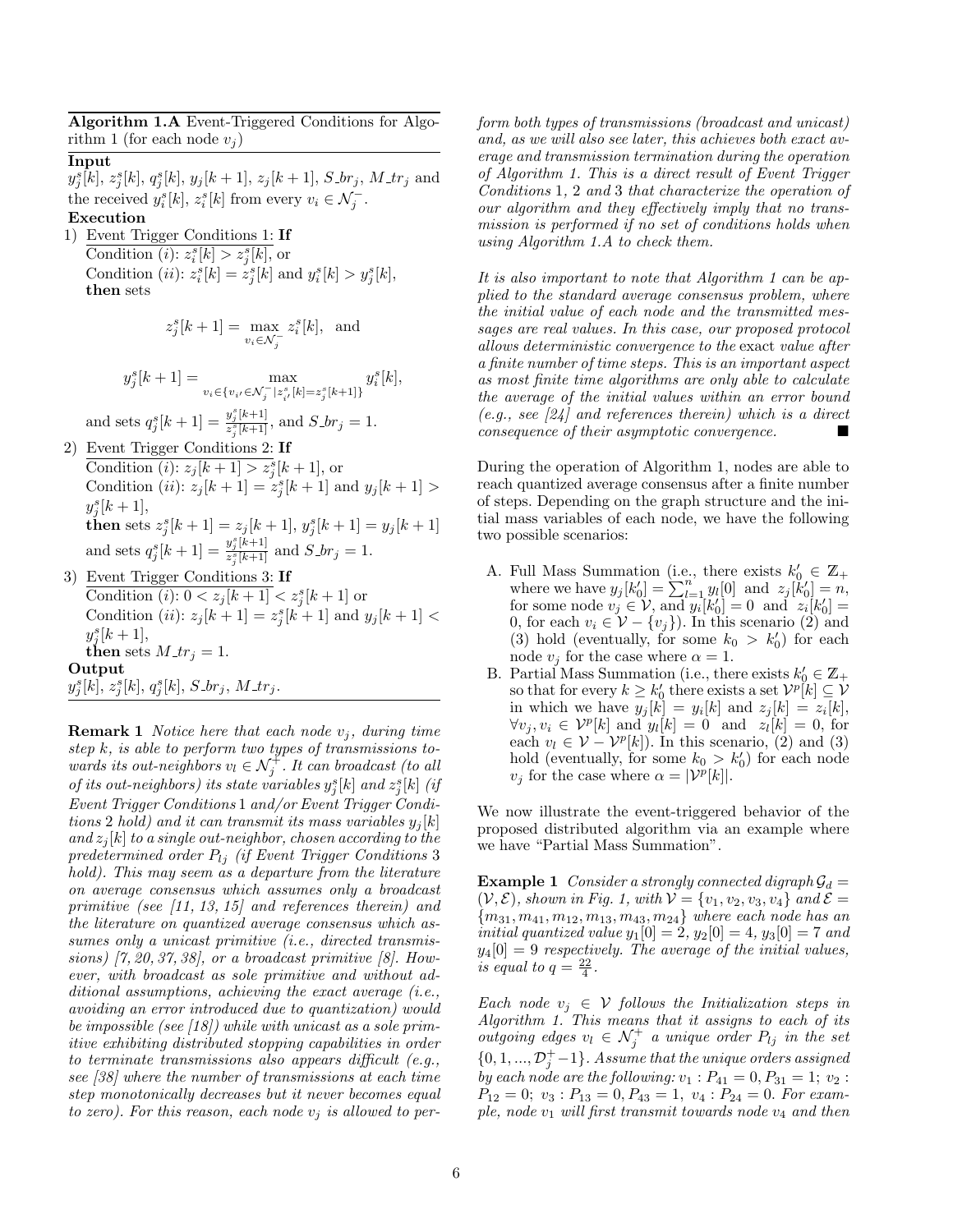

Fig. 1. Example of digraph for partial mass summation when using Algorithm 1.

transmit towards node  $v_3$ . Furthermore, according to the Initialization steps, each node  $v_j$  sets its transmission variables  $S_{\neg} br_i = 0$ ,  $M_{\neg} tr_i = 0$  and then it broadcasts its state variables  $z_j^s[0]$  and  $y_j^s[0]$  to every out-neighbor  $v_l \in \mathcal{N}_j^+$ . The initial mass and state variables, at time step  $k = 0$ , for nodes  $v_1, v_2, v_3, v_4$  are shown in Table 1.

During the operation of Algorithm 1, at time step  $k = 0$ each node  $v_j$  will receive the state variables  $z_i^s[0]$  and  $y_i^s[0]$ from every in-neighbor  $v_i \in \mathcal{N}_j^-$  (however, it will not receive any set of mass variables  $z_i[0]$  and  $y_i[0]$  from any in-neighbor  $v_i \in \mathcal{N}_j^-$ ). According to the Event Trigger Conditions 1, nodes  $v_1$  and  $v_2$  will update their state variables and then set  $S_1$  br<sub>1</sub> = 1,  $S_2$  br<sub>2</sub> = 1 (nodes v<sub>3</sub> and  $v_4$  will maintain  $S_1$  br<sub>3</sub> = 0 and  $S_1$  br<sub>4</sub> = 0 since Event Trigger Conditions 1 do not hold for them). Furthermore, Event Trigger Conditions 2 do not hold for any node but Event Trigger Conditions 3 hold for nodes  $v_1$  and  $v_2$ who set  $M_{\perp}$   $tr_1$  = 1 and  $M_{\perp}$   $tr_2$  = 1 (nodes  $v_3$  and  $v_4$ will maintain  $M_{\perp}$   $tr_3 = 0$  and  $M_{\perp}$   $tr_4 = 0$  since Event Trigger Conditions 3 do not hold for them). Then nodes  $v_1$  and  $v_2$  will broadcast their state variables to every outneighbor (since  $S_{-}br_1 = 1$ ,  $S_{-}br_2 = 1$ ) and then they will transmit their mass variables according to their unique predetermined order (since  $M \, \text{tr}_1 = 1$  and  $M \, \text{tr}_2 = 1$ ). Furthermore, they will set  $S_b r_1 = 0$ ,  $M_a r_1 = 0$  and  $S_b r_2 = 0$ ,  $M_a r_2 = 0$  since they transmitted their state and mass variables. The mass and state variables, at time step  $k = 1$ , for nodes  $v_1, v_2, v_3, v_4$  are shown in Table 1.

During time step  $k = 1$ , each node  $v_i$  will receive the state variables and the mass variables from every in-neighbor. Specifically, node  $v_1$  will receive the mass variables of  $node\, v_2$  and node  $v_4$  will receive the mass variables of node  $v_1$ . Following Event Trigger Conditions 1,  $v_1$  will update its state variables and set  $S b r_1 = 1$ . Then, following Event Trigger Conditions 2, node  $v_4$  will update its mass variables and set  $S_1br_4 = 1$ . Following Event Trigger Conditions 3, node  $v_1$  will set  $M$   $\pm r_1 = 1$ . Nodes  $v_1$  and  $v_4$ will broadcast their state variables to every out-neighbor (since  $S_1$ -br<sub>1</sub> = 1,  $S_1$ -br<sub>4</sub> = 1) and node  $v_1$  will transmit its mass variables according to its unique predetermined order towards node  $v_3$  (since  $M_{\perp}$   $tr_1 = 1$ ). Then, nodes  $v_1, v_4$  will set  $S_-br_1 = 0$ ,  $S_-br_4 = 0$  and node  $v_1$  will set  $M_{\perp}$  = 0. The mass and state variables, at time step  $k = 2$ , for nodes  $v_1, v_2, v_3, v_4$  are shown in Table 1.

Repeating the steps above, in Table 1 we can see the mass

| Table 1                              |  |  |  |
|--------------------------------------|--|--|--|
| Mass and State Variables for Fig. 1. |  |  |  |

| Node               | Mass and State Variables for $k = 0$ |                  |                                      |                |            |  |
|--------------------|--------------------------------------|------------------|--------------------------------------|----------------|------------|--|
|                    | $y_j[0]$                             | $z_j[0]$         | $y_j^s[0]$                           | $z_j^s[0]$     | $q_j^s[0]$ |  |
|                    |                                      |                  |                                      |                |            |  |
| $\boldsymbol{v}_1$ | $\overline{2}$                       | 1                | $\overline{2}$                       | 1              | 2/1        |  |
| $\upsilon_2$       | $\,4\,$                              | 1                | $\overline{4}$                       | 1              | 4/1        |  |
| $v_3$              | $\overline{7}$                       | 1                | 7                                    | 1              | 7/1        |  |
| $v_4$              | 9                                    | 1                | 9                                    | 1              | 9/1        |  |
| Node               | Mass and State Variables for $k = 1$ |                  |                                      |                |            |  |
|                    | $y_j[1]$                             | $z_j[1]$         | $y_j^s[1]$                           | $z_j^s[1]$     | $q_j^s[1]$ |  |
|                    |                                      |                  |                                      |                |            |  |
| $\boldsymbol{v}_1$ | $\boldsymbol{2}$                     | 1                | 7                                    | 1              | 7/1        |  |
| $v_2$              | $\overline{4}$                       | 1                | 9                                    | 1              | 9/1        |  |
| $v_3$              | $\overline{7}$                       | 1                | 7                                    | 1              | 7/1        |  |
| $v_4$              | 9                                    | 1                | 9                                    | 1              | 9/1        |  |
| Node               |                                      |                  | Mass and State Variables for $k = 2$ |                |            |  |
|                    | $y_j[2]$                             | $z_j[2]$         | $y_j^s[2]$                           | $z_j^s[2]$     | $q_j^s[2]$ |  |
|                    |                                      |                  |                                      |                |            |  |
| $\boldsymbol{v}_1$ | $\overline{4}$                       | $\mathbf 1$      | 9                                    | $\mathbf 1$    | 9/1        |  |
| $v_2$              | $\boldsymbol{0}$                     | $\overline{0}$   | 9                                    | 1              | 9/1        |  |
| $v_3$              | $\scriptstyle{7}$                    | 1                | 7                                    | 1              | 7/1        |  |
| $v_4$              | 11                                   | $\overline{2}$   | 11                                   | $\overline{2}$ | 11 / 2     |  |
| Node               |                                      |                  | Mass and State Variables for $k=3$   |                |            |  |
|                    | $y_j[3]$                             | $z_j[3]$         | $y_j^s[3]$                           | $z_j^s[3]$     | $q_j^s[3]$ |  |
|                    |                                      |                  |                                      |                |            |  |
| $\boldsymbol{v}_1$ | $\overline{0}$                       | $\boldsymbol{0}$ | $\boldsymbol{9}$                     | 1              | 9/1        |  |
| $v_2$              | $\boldsymbol{0}$                     | 0                | 11                                   | $\overline{c}$ | 11 / 2     |  |
| $v_3$              | 11                                   | $\sqrt{2}$       | 11                                   | $\overline{2}$ | 11 / 2     |  |
| $v_4$              | 11                                   | 2                | 11                                   | 2              | 11/2       |  |
| Node               | Mass and State Variables for $k=4$   |                  |                                      |                |            |  |
|                    | $y_j[4]$                             | $z_j[4]$         | $y_j^s[4]$ $z_j^s[4]$                |                | $q_j^s[4]$ |  |
|                    |                                      |                  |                                      |                |            |  |
| $v_1$              | $\boldsymbol{0}$                     | $\boldsymbol{0}$ | 11                                   | $\overline{2}$ | 11 / 2     |  |
| $\upsilon_2$       | $\boldsymbol{0}$                     | $\boldsymbol{0}$ | 11                                   | $\overline{2}$ | $11$ / $2$ |  |
| $\upsilon_3$       | 11                                   | $\boldsymbol{2}$ | 11                                   | $\overline{2}$ | 11 / 2     |  |
| $\upsilon_4$       | 11                                   | $\overline{2}$   | $11\,$                               | $\overline{2}$ | 11 / 2     |  |

and state variables, at time step  $k = 3$ . In Table 1 we can see that for the set  $V^p[3] = \{v_3, v_4\}$  we have  $y_3[3] = y_4[3]$ and  $z_3[3] = z_4[3]$  while, for the set  $\mathcal{V} - \mathcal{V}^p[3] = \{v_1, v_2\}$  we have  $y_1[3] = y_2[3] = 0$  and  $z_1[3] = z_2[3] = 0$ . This means that we have a "Partial Mass Summation" scenario. In this case, we will see that Event Trigger Conditions 2 will not hold again for any node for time steps  $k > 3$  (i.e., no node will transmit again its mass variables).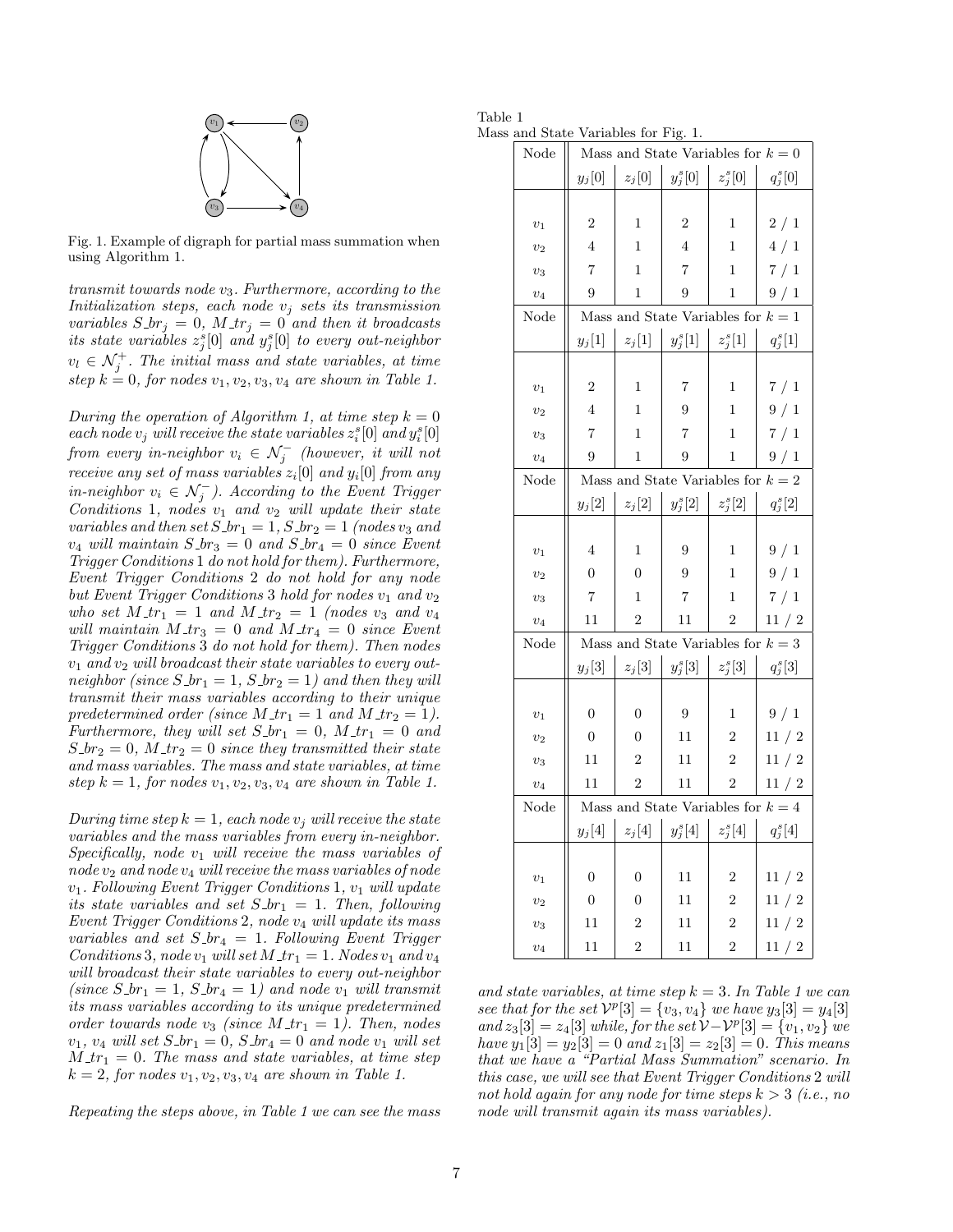During time step  $k = 4$ , each node will receive the state variables and the mass variables from every in-neighbor. Node  $v_1$  will update its state variables and set  $S_1 =$ 1 (according to Event Trigger Conditions 1). Then, no transmissions of mass variables will be performed since Event Trigger Conditions 3 do not hold for any node; thus, for every node  $v_i$  we have  $M_{\tau}$  = 0. Node  $v_1$ will broadcast its state variables to every out-neighbor (since  $S_-br_1 = 1$ ) and every node  $v_j$  will set  $S_-br_j = 0$ ,  $M_{\tau}$  = 0. However, since the state variables of nodes  $v_3, v_4$  are the same as the updated state variables of node  $v_1$ , we have the mass and state variables of every node at time step  $k = 5$  remain the same as time step  $k = 4$ (shown in Table 1).

In Table 1, we can see that  $(2)$  and  $(3)$  hold for every node for  $\alpha = 2$  (i.e., every node has reached quantized average consensus). Notice that no set of event trigger conditions holds for any node during time step  $k = 5$ . This means that no node will perform any transmissions of its state or mass variables for time steps  $k \geq 5$ .

**Remark 2** It is interesting to consider here the case where node  $v_1$  sets its priorities as  $P_{31} = 0$  and  $P_{41} = 1$ , during the Initialization of Algorithm 1. In this case, we will notice the scenario of "Full Mass Summation" for node  $v_4$  instead of "Partial Mass Summation" (i.e.,  $(2)$ ) and (3) hold for every node for  $\alpha = 1$ ).

#### 4.2 Deterministic Convergence Analysis

We now analyze the functionality of Algorithm 1 and prove that it allows all nodes to reach quantized average consensus after a finite number of steps. Furthermore, we will also show that once quantized average consensus is reached, transmissions from each node cease. We first consider the following setup and then state Lemma 1 and Lemma 2 which are necessary for our subsequent development.

Setup: Consider a strongly connected digraph  $\mathcal{G}_d$  =  $(V, \mathcal{E})$  with  $n = |V|$  nodes and  $m = |\mathcal{E}|$  edges. During the execution of Algorithm 1, at time step  $k_0$ , there is at least one node  $v_{j'} \in \mathcal{V}$ , for which

$$
z_{j'}[k_0] \ge z_i[k_0], \ \forall v_i \in \mathcal{V}.\tag{4}
$$

Then, among the nodes  $v_{j'}$  for which (4) holds, there is at least one node  $v_j$  for which

$$
y_j[k_0] \ge y_l[k_0], \text{ where } v_j, v_l \in \{v_{j'} \in \mathcal{V} \mid (4) \text{ holds}\}. \tag{5}
$$

For notational convenience we will call the pair of mass variables of node  $v_j$  for which (4) and (5) hold as the "leading mass" (or "leading masses" if multiple nodes hold such a pair of values) and the pairs of mass variables of a node  $v_l$  for which  $z_l[k_0] > 0$  but (4) and (5) do not hold as the "follower mass" (or "follower masses"). Furthermore, if two (or more) masses reach a node simultaneously then we say that they "merge", i.e., the receiving node "merges" the mass variables it receives by summing their numerators and their denominators (according to Step 2 of the Iteration of Algorithm 1). This way a set of mass variables with a greater denominator is created.

**Lemma 1** If, during time step  $k_0$  of Algorithm 1, the mass variables of node  $v_j$  fulfill (4) and (5), then the state variables of every node  $v_i \in V$  satisfy

$$
z_i^s[k_0] \le z_j[k_0],\tag{6}
$$

or

$$
z_i^s[k_0] = z_j[k_0] \text{ and } y_i^s[k_0] \le y_j[k_0]. \tag{7}
$$

**PROOF.** Let us consider the variable  $z^{(m)}[k]$  =  $\max_{v_l \in \mathcal{V}} z_l[k]$ . From Iteration Step 2 of Algorithm 1 we have that  $z^{(m)}[k]$  is non-decreasing (i.e.,  $z^{(m)}[k+1] \geq$  $z^{(m)}[k]$ , for every k). Furthermore, since the mass variables of node  $v_j$  fulfill (4) and (5), then, during time step k, it holds that  $z_j[k] = z^{(m)}[k]$ . In addition, for every k, during Execution Steps 1 and 2 of Algorithm 1.A, for every node  $v_i \in V$ , we have that  $z_i^s[k]$  is either less than  $z^{(m)}[k]$  (i.e.,  $z_i^s[k] < z^{(m)}[k]$ ) or equal to  $z^{(m)}[k]$  (i.e.,  $z_i^s[k] = z^{(m)}[k]$ . This is a direct result of  $z^{(m)}[k]$  being non-decreasing and Event Trigger Conditions 1 and 2 where, at time step k, the state variables  $z_i^s[k], y_i^s[k]$  of a node  $v_i$  are updated to be (i) either equal to  $z_i[k], y_i[k]$  if  $z_i^s[k] > z_i[k]$  or  $z_i^s[k] = z_i[k], y_i^s[k] > y_i[k]$  or (ii) equal to  $z_{i'}^s[k], y_{i'}^s[k], v_{i'} \in \mathcal{N}_i^-$  if  $z_{i'}^s[k] > z_i^s[k]$  or  $z_{i'}^s[k] = z_i^s[k]$ ,  $y_{i'}^s[k] > y_i^s[k]$ . As a result, at time step k, the state variables of every node  $v_i \in \mathcal{V}$  satisfy  $z_i^s[k] \leq z_j[k]$ . Finally, from Execution Steps 1 and 2 of Algorithm 1.A, for every k, we have that if  $z_i^s[k] = z_j[k]$  holds for some node  $v_i$ , then we have that either  $y_i^s[k] < y_j[k]$  or  $y_i^s[k] = y_j[k]$ . [Note here that if  $z_i^s[k] = z_j[k]$  and  $y_i^s[k] > y_j[k]$ , then the mass variables of  $v_j$  do not fulfill (4) and (5) which is a contradiction.] As a result we have that if the mass variables of node  $v_i$  fulfill (4) and (5), then the state variables of every node  $v_i \in V$  satisfy (6) or (7).

**Lemma 2** If, during time step  $k_0$  of Algorithm 1, the mass variables of each node  $v_i$  with nonzero mass variables fulfill  $(4)$  and  $(5)$ , then we have only leading masses and no follower masses. This means that the Event Trigger Conditions 3 will never hold again for future time steps  $k \geq k_0$ . As a result, the transmissions that (may) take place will be only via broadcasting (from Event Trigqer Conditions 1 and 2) for at most  $n-1$  time steps and then they will cease.

**PROOF.** Let us assume that during time step  $k_0$  two (or more) mass variables merge at nodes  $v_j$ ,  $v_i$ , so that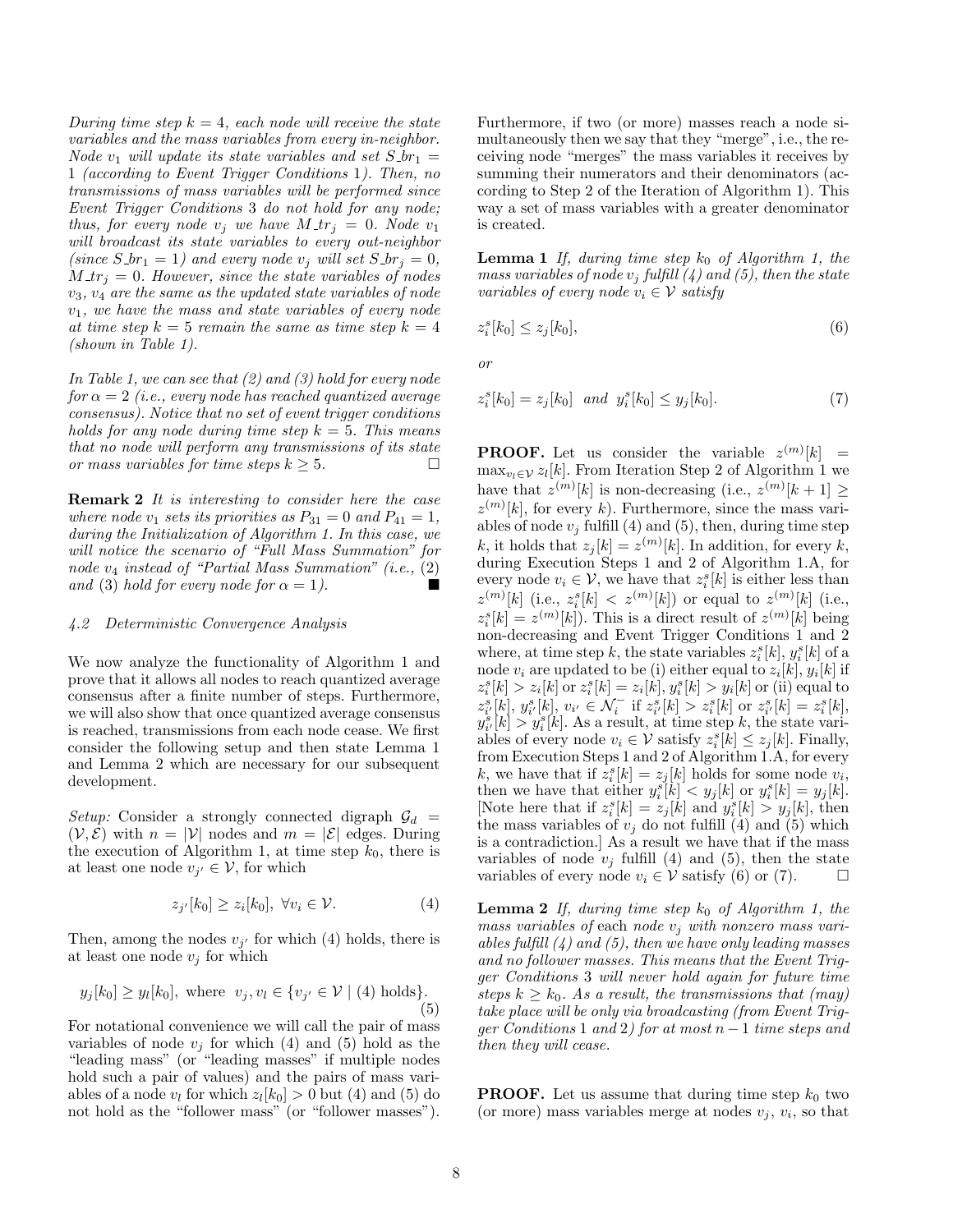these two nodes simultaneously become leading masses (more generally, we could have more than two leading masses) and all other nodes have zero mass variables. Since the mass variables of nodes  $v_j$ ,  $v_i$ , during time step  $k_0$ , become leading masses then there exists a set  $V^p[k_0] \subseteq V$  in which we have  $y_j[k_0] = y_i[k_0]$  and  $z_j[k_0] =$  $z_i[k_0], \,\forall v_j, v_i \in \mathcal{V}^p[k_0] \text{ and } y_i[k_0] = 0 \text{ and } z_i[k_0] = 0,$ for each  $v_l \in \mathcal{V} - \mathcal{V}^p[k_0]$ . Once this merge occurs then we have that, for both  $v_j$  and  $v_i$ , the Event Trigger Conditions 1 and the Event Trigger Conditions 3 do not hold, but Event Trigger Conditions 2 do hold. This means that  $v_i$  and  $v_i$  do not transmit their mass variables but rather they broadcast their new state variables to their out-neighbors. Then, their out-neighbors,  $v_{l_i}$ and  $v_{l_i}$  respectively, will update their state variables and broadcast their new state variables towards their outneighbors. The updating and broadcasting of state variables will continue, until all nodes obtain state variables equal to  $z_j^s[k_0]$  and  $y_j^s[k_0]$ . Note that during this update and broadcasting of state variables, no node transmits its mass variables. After at most  $n-1$  steps, all nodes will be aware of the values  $z_j^s[k_0]$  and  $y_j^s[k_0]$ , and at that point all transmissions will seize.  $\Box$ 

Theorem 1 The execution of Algorithm 1 allows each node  $v_i \in V$  to reach quantized average consensus after a  $\emph{finite number of steps } k_0 \emph{ upper bounded by } n^2 + (n-1)m^2,$ where n is the number of nodes and m is the number of edges in the network. Furthermore, each node stops transmitting towards its out-neighbors once quantized average consensus is reached.

PROOF. Before starting the analysis of Algorithm 1, it is important to note that the leading mass will not fulfill the Event Trigger Conditions 3 in Execution Step 3 of Algorithm 1.A. This means that the corresponding node (say  $v_j$ ) will not transmit its mass variables to its out-neighbors  $v_l \in \mathcal{N}_j^+$  according to its predetermined priority. In this proof we will show that there exists  $k_0 \in$  $\mathbb{Z}_+$  for which the mass variables of *every* node  $v_j$  (for which  $z_i[k] > 0$ ) fulfill (4) and (5), for every  $k \geq k_0$ . This means that for  $k \geq k_0$  we have only leading masses. Furthermore, from Lemma 2, we have that there exists  $k_1 > k_0$ , where for every  $k \geq k_1$  the state variables of every node  $v_j \in V$  fulfill (2) and (3) for  $\alpha \in \mathbb{Z}_+$  (i.e., every node has reached quantized consensus) and thus transmissions cease.

During the Initialization steps of Algorithm 1, we have that each node will broadcast its state variables to every out-neighbor. Then, during Iteration Step 1, each node will receive and update its state variables. When checking Event Trigger Conditions 1 it will decide to broadcast towards its out-neighbors the updated values (of the state variables). This means that after  $n$  iterations (assuming, that no other mass variables merged during  $n$  time steps), the state variables of each node

 $v_i \in \mathcal{V}$  satisfy  $z_i^s[n] = z_{j_1}[0]$  and  $y_i^s[n] = y_{j_1}[0]$ , where the mass variables of node  $v_{j_1}$  are the leading mass. As a result, after n iterations, we have that the Event Trigger Conditions 3 will hold for every node  $v_i \in \mathcal{V} - \{v_{j_1}\}.$ Thus, every node (except node  $v_{j_1}$  which is the leading mass) will transmit its mass variables toward its outneighbors according to its unique priority. Note here that the number of iterations required for the follower mass to reach every node  $v_i \in V$  is bounded by  $m^2$ , where  $m = |\mathcal{E}|$  is the number of edges of the given digraph  $\mathcal{G}_d$ (in this case Proposition 3 in [35] provides a bound for the follower mass to travel via each edge in the graph and thus necessarily also reach every other node). Let us assume now that, after executing Algorithm 1 for additional  $m^2$  steps, we have that the mass variables  $z_{i_1}[0], y_{i_1}[0]$  and  $z_{i_2}[0], y_{i_2}[0]$  of nodes  $v_{i_1}$  and  $v_{i_2}$  respectively, meet (and merge) in node  $v_{j_2}$ , and after this merge they become the leading mass. This means that node  $v_{i2}$  will not transmit its mass variables during time step  $n+m^2$  (because Event Trigger Conditions 3 do not hold) but it will broadcast its state variables to every out-neighbor (because Event Trigger Conditions 2 hold). Thus, after additional  $n$  iterations, the state variables of each node  $v_i \in V$  satisfy  $z_i^s[2n + m^2] = z_{j_2}[n + m^2]$ and  $y_i^s[2n + m^2] = y_{j_2}[n + m^2]$ , where the mass variables of node  $v_{j_2}$  are now the leading mass. This means that Event Trigger Conditions 3 will hold for every node  $v_i \in \mathcal{V} - \{v_{j_2}\}\.$  Thus, every node (except node  $v_{j_2}$  which is now the leading mass) will transmit its mass variables toward its out-neighbors according to its unique priority. Note here that also node  $v_{i_1}$  will transmit its mass variables toward its out-neighbors (since the state variables of  $v_{i_1}$  are equal to the mass variables of the leading mass  $v_{j_2}$ , this means that Event Trigger Conditions 3 will also hold for  $v_{j_1}$ ). Let us assume now that, after executing Algorithm 1 for additional  $m^2$  steps, the mass variables  $z_{i_3}[0], y_{i_3}[0]$  and  $z_{i_4}[0], y_{i_4}[0]$  of nodes  $v_{i_3}$  and  $v_{i_4}$  respectively, meet (and merge) in node  $v_{j_3}$ . After this merge they become the leading mass. Again, this means that during time step  $2n + 2m^2$ , node  $v_{j_3}$  will not transmit its mass variables (because Event Trigger Conditions 3 do not hold) but it will broadcast its state variables to every out-neighbor (because Event Trigger Conditions 2 hold). After additional  $n$  iterations, the state variables of each node  $v_i \in V$  satisfy  $z_i^s[3n+2m^2] = z_{j_3}[2n+2m^2]$ and  $y_i^s[3n + 2m^2] = y_{j_3}[2n + 2m^2]$ , where the mass variables of node  $v_{j_3}$  are now the new leading mass. By continuing this analysis, we can see that every  $n + m^2$ time steps at least two follower masses merge and become the leading mass. Since, during the Initialization steps of Algorithm 1, we have  $n$  initial mass variables this means that after  $(n-1)(n+m^2)$  time steps all initial mass variables will merge into one mass (obviously the mass variables in which every initial mass has merged is the leading mass). Thus, at time step  $(n-1)n + (n-1)m^2$  we have only leading masses and no follower masses. From Lemma 2, we have that after  $n$ additional time steps every node will have state variables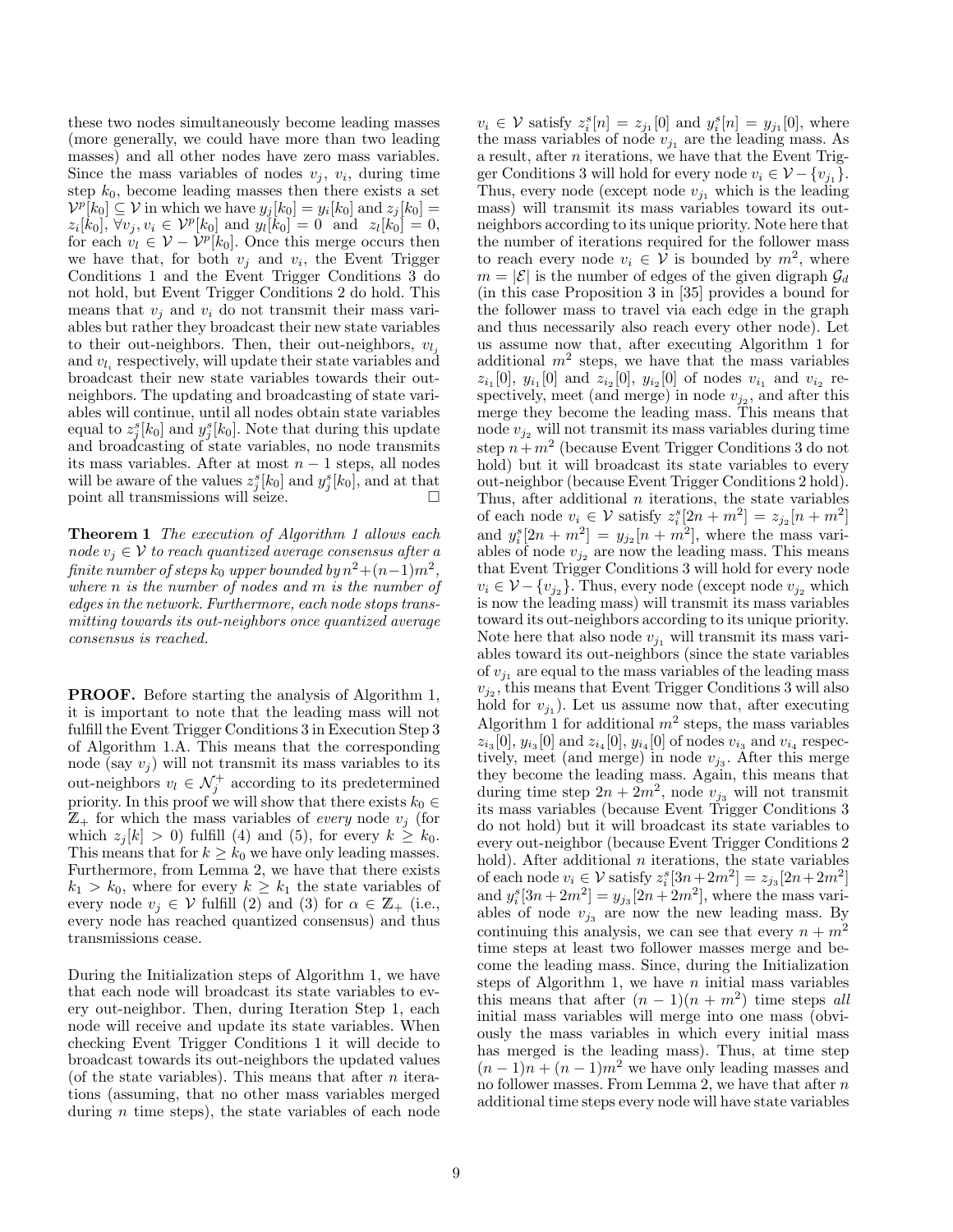equal to the leading mass (i.e.,  $z_i^s[n^2 + (n-1)m^2] = n$ equal to the leading mass (i.e.,  $z_i[n + (n-1)m] = n$ <br>and  $y_i^s[n^2 + (n-1)m^2] = \sum_{l=1}^n y_l[0]$ , for every  $v_i \in V$ ). As a result, each node  $v_j \in V$  will reach quantized average consensus after a finite number of steps  $k_0$  upper bounded by  $n^2 + (n-1)m^2$  and then transmissions will be ceased.

Note that so far we considered the scenario where there is only one leading mass during every time step k and it merges with only one nonzero mass variable every  $n+m^2$ time steps. In other scenarios, we can consider multiple leading masses (i.e., the nonzero mass variables fulfill (4) and (5) for more than one node) which will speed up convergence since the follower masses will merge more frequently.

The proof of Theorem 1 analyzes the operation of Algorithm 1 over a static and strongly connected digraph. It shows that the convergence time of the algorithm is equal to  $n^2 + (n-1)m^2$  (where *n* is the number of nodes and  $m$  is the number of edges in the network). Note that the finite time deterministic convergence of the algorithm is achievable due to the unique order  $P_{li}$  that each node  $v_j$  assigns to its out-neighbors during the initialization steps. However, in most applications nowadays, such as control and coordination of autonomous vehicles or UAV swarms, we have that the structure of the network is time-varying. Analyzing the operation of Algorithm 1 over time-varying digraphs is outside the scope of this paper and an extension of the unique order transmission strategy over time-varying networks is currently an open question. An extension of Algorithm 1 over time-varying digraphs can be done through the analysis in [39]. Specifically, [39] presents an algorithm in which each node performs randomized transmissions towards its out-neighbors (i.e., it chooses an out-neighbor to perform a transmission according to a nonzero probability) and is shown to operate both in static and timevarying digraphs allowing convergence with high probability. Thus, an important future research direction is to extend the operation of Algorithm 1 by applying a randomized transmission strategy. This extension will enhance the algorithm's convergence speed (see Fig. 3 and Fig. 4 in [39]) and will allow convergence over timevarying digraphs; however, it will eliminate its deterministic convergence characteristics, allowing instead finite time convergence with high probability.

#### 5 BOUNDING NUMBER OF TRANSMIS-SIONS AND COMPUTATIONS

In this section we calculate an upper bound on the number of transmissions and the number of computations each node  $v_i$  performs during Algorithm 1.

**Theorem 2** During the operation of Algorithm 1, each node  $v_i$  will perform at most  $n + (n-1)m$  transmissions

(where n is the number of nodes and m is the number of edges in the network) before quantized average consensus is reached and transmissions are ceased.

PROOF. During the operation of Algorithm 1 every node  $v_i$  performs (i) broadcast transmissions and (ii) directed transmissions. We provide an upper bound for each transmission type separately.

Broadcast Transmissions: It is easy to see that during Algorithm 1 there are at most  $n-1$  updates of the leading mass (see Theorem 1) which trigger broadcast transmissions. Considering also the broadcast transmission performed during the initialization procedure, we have that each node  $v_i$  will perform at most n broadcastings towards its out-neigbors during Algorithm 1.

Directed Transmissions (or Unicast Transmissions): Our analysis is based on Proposition 3 in [35] which provides a bound for the follower mass to travel via each edge in the digraph and thus necessarily also reach every other node. Specifically, considering a strongly connected digraph  $\mathcal{G}_d = (\mathcal{V}, \mathcal{E})$  (with  $n = |\mathcal{V}|$  nodes and  $m = |\mathcal{E}|$ edges) we have that the number of iterations required for the follower mass to reach every node  $v_i \in \mathcal{V}$  is bounded by  $m^2$ , where  $m = |\mathcal{E}|$  is the number of edges. This result is derived from the fact that digraph  $\mathcal{G}_d$  consists of  $C_\beta$  cycles, where  $C_\beta \in \{1, 2, ...m\}$  (see Proposition 3 in  $[35]$ , and each cycle is traversed at most m times by a follower mass until it reaches the node (say  $v_i$ ) whose mass variables are the leading mass. Let us consider now that each node  $v_j$  performs one directed transmission every time one follower mass traverses the cycle  $C_{\beta_0}$  (to which node  $v_i$  belongs to). This means that node  $v_i$  will perform at most m directed transmissions until this specific follower mass merges with the leading mass. Furthermore, we have that initially there are at most  $n$  mass variables and during the operation of Algorithm 1 there are at most  $n-1$  mergings. As a result,  $n-1$  follower masses will traverse the digraph in order to merge with the leading mass. This means that each node  $v_i$  will perform at most  $(n-1)m$  directed transmissions during Algorithm 1.

Combining the results for (i) broadcast transmissions and (ii) directed transmissions, we have that during the operation of Algorithm 1 each node  $v_i$  will perform at most  $n+(n-1)m$  transmissions before quantized average consensus is reached and transmissions are ceased.  $\Box$ 

**Theorem 3** During Algorithm 1, each node  $v_j$  will perform at most  $1 + (n-1)(m+1+\mathcal{D}_{max}^-)$  computations (where n is the number of nodes, m is the number of edges and  $\mathcal{D}_{max}^- = \max_{v_j \in \mathcal{V}} \mathcal{D}_j^-$ ) before quantized average consensus is reached and transmissions are ceased.

PROOF. During the operation of Algorithm 1, we con-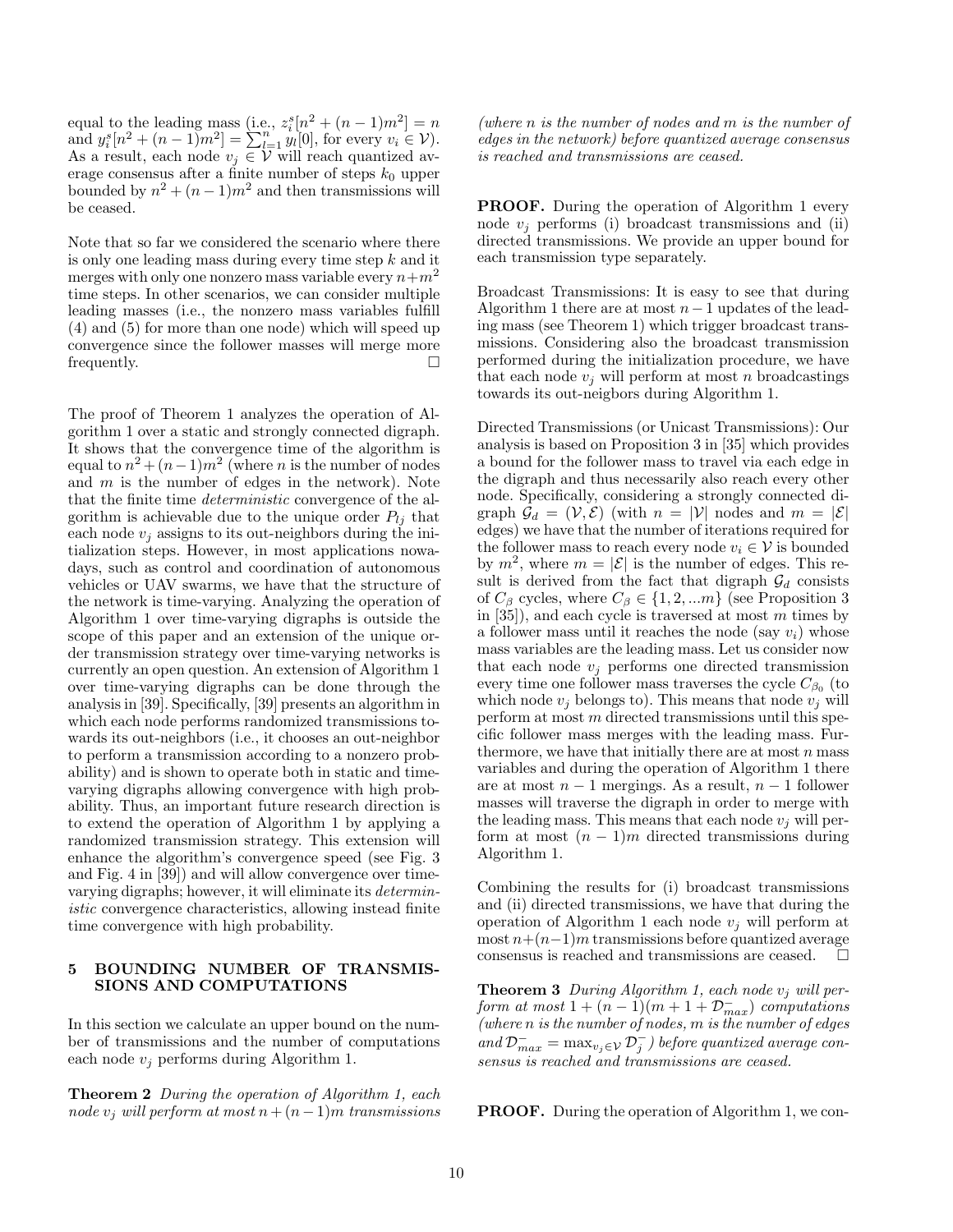sider that a node  $v_i$  performs computations if it executes (i) the Initialization steps or (ii) any of the Iteration Steps 1, 2, 3. The Initialization steps are executed only once. The Iteration steps are executed at time step k only if a node  $v_j$  receives a set of state variables  $z_i^s[k], y_i^s[k]$ during Iteration Step 1 or a set of mass variables  $z_i[k]$ ,  $y_i[k]$  during Iteration Step 2. Thus, the upper bound on computations is calculated according to the number of messages each node  $v_i$  receives during Algorithm 1.

Computations due to Received Mass Variables: We consider the cases of computations due to received mass variables that (i) fulfill Event-Triggered Conditions 2 of Algorithm 1.A and (ii) fulfill Event-Triggered Conditions 3 of Algorithm 1.A.

For the first case we have that there are at most  $n - 1$ mergings of mass variables (see Theorem 1). This means that the amount of computations due to received mass variables that fulfill Event-Triggered Conditions 2 of Algorithm 1.A, is upper bounded by  $n-1$ . For the second case we have that each node  $v_i$  will perform a directed transmission for  $(n-1)m$  times (see Theorem 2). This directed transmission is the result of receiving a set of mass variables which fulfills Event-Triggered Conditions 3 of Algorithm 1.A. This means that the amount of computations due to received mass variables that fulfill Event-Triggered Conditions 3 of Algorithm 1.A, is upper bounded by  $(n-1)m$ . As a result, node  $v_i$  will perform computations for received mass variables (by checking Event-Triggered Conditions 2 or Event-Triggered Conditions 3) for at most  $(n-1)(m+1)$  times.

Computations due to Received State Variables: From Theorem 1 we have that during Algorithm 1 there are at most  $n - 1$  updates of the leading mass which trigger broadcast transmissions among nodes in the network. This means that node  $v_i$  will receive a set of state variables  $z_i^s[k]$ ,  $y_i^s[k]$  from its in-neighbors for at most  $(n-1)\mathcal{D}_{max}^-$  times, where  $\mathcal{D}_{max}^- = \max_{v_j \in \mathcal{V}} \mathcal{D}_j^-$ . As a result, node  $v_j$  will perform computations for received state variables (by checking Event-Triggered Conditions 1) for at most  $(n-1)\mathcal{D}_{max}^-$  times.

We now consider the computations during the Initilization steps and we combine them with the results of computations for (i) received mass variables and (ii) received state variables. As a result, we have that during the operation of Algorithm 1, each node  $v_j$  will perform at most  $1 + (n-1)(m+1+D_{max}^-)$  computations (where  $\mathcal{D}_{max}^- = \max_{v_j \in \mathcal{V}} \mathcal{D}_j^-$  before quantized average consensus is reached, and computations along with transmissions are ceased.

The result of Theorem 3 depends on the number of incoming messages since, from the operation of Algorithm 1, each node performs a computation only after a transmission has been received. Furthermore, if no messages are received (i.e., no mass or state variables are received) then, during the operation of Algorithm 1, each node will not execute Iteration Steps 1, 2 and 3 and thus it will remain in hibernation mode (i.e., awaiting to receive signals without performing any computations). As a result, since the number of transmissions that each node performs during the operation of Algorithm 1 is upper bounded (see Theorem 2) then the number of computations is also upper bounded and the bound depends on the number of incoming messages.

### 6 MEMORY AND ENERGY REQUIRE-MENTS FOR ACHIEVING QUANTIZED AVERAGE CONSENSUS

In this section we focus on the consumption of available resources from each node in the network. Specifically, we calculate an upper bound on the memory and energy each node  $v_j$  requires during Algorithm 1.

## 6.1 Required Memory

We first characterize the memory requirements of each node  $v_i$  during the operation of Algorithm 1.

Proposition 1 During the operation of Algorithm 1, the memory requirement of each node  $v_j$  is (i)  $7+4\mathcal{D}_j^-$  locations for integer values, and (ii)  $2 + (3 + 2D_j^-) [\log_2 n] +$  $(3+2\mathcal{D}_j^-)\lceil \log_2\sum_{j=1}^n|y_j[0]|\rceil$  bits for binary numbers.

PROOF. During the operation of Algorithm 1, each node  $v_j$  needs to store (i) 2 transmission variables  $S_{\mathcal{L}}$ ,  $M_{\perp}$ , (ii) 2 mass variables  $y_j[k], z_j[k]$ , (iii) 3 state variables  $y_j^s[k], z_j^s[k], q_j^s[k]$ , and (iv) 4 mass and state variables  $y_i[k], z_i[k], y_i^s[k], z_i^s[k]$  for each  $v_i \in \mathcal{N}_j^-$  (i.e., 2 mass variables and 2 state variables that node  $v_j$  may receive from each in-neighbor respectively). This means that the memory requirements of node  $v_j$  is  $7 + 4\mathcal{D}_j^$ locations for integer values (decimal numbers).

In order to calculate the memory requirements for binary numbers we need to calculate the required bits for each one of the  $7 + 4\mathcal{D}_j^-$  integer values each node  $v_j$ stores during the operation of the algorithm. Specifically, we have that node  $v_j$  requires (i) 2 bits for the binary transmission variables  $S_{\cdot}br_j$ ,  $M_{\cdot}tr_j$ , (ii)  $\lceil \log_2 n \rceil$ and  $\left[log_2 \sum_{j=1}^n |y_j[0]| \right]$  bits for the mass variables  $z_j[k],$  $y_j[k]$  respectively, (iii)  $\lceil \log_2 n \rceil$ ,  $\lceil \log_2 \sum_{j=1}^n |y_j[0]| \rceil$  and  $\lceil \log_2 n \rceil + \lceil \log_2 \sum_{j=1}^n |y_j[0]| \rceil$  bits for the state variables  $z_j^s[k]$ ,  $y_j^s[k]$ ,  $q_j^s[k]$  respectively, and (iv)  $2(\lceil \log_2 n \rceil) \mathcal{D}_j^$ and  $2(\lceil \log_2 \sum_{j=1}^n |y_j[0]| \rceil)\mathcal{D}_j^-$  bits for the mass and state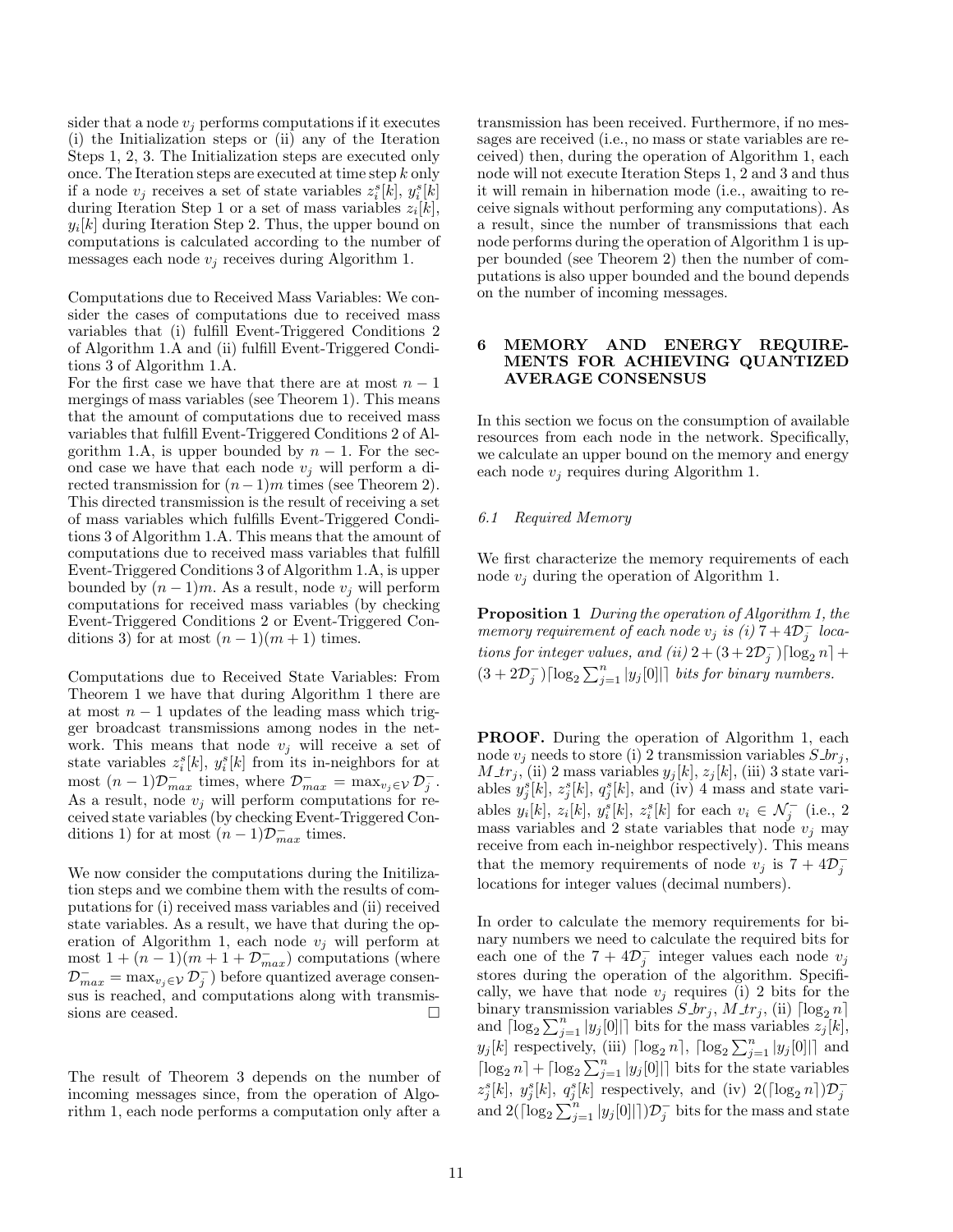variables  $y_i[k], z_i[k], y_i^s[k], z_i^s[k]$  for each  $v_i \in \mathcal{N}_j^-$ . Combining these 4 cases, we have that the memory requirements of each node  $v_j$  is  $2 + (3 + 2D_j^-) [\log_2 n] + (3 +$  $(2\mathcal{D}_{j}^{-})\lceil \log_2 \sum_{j=1}^n |y_j[0]| \rceil$  bits for binary numbers.  $\square$ 

It is important to note here that during the operation of Algorithm 1 the memory requirements of each node  $v_i$  are greater than most algorithms in the current literature (e.g., [7, 8] and references therein). In most algorithms each node needs to store at most  $2+2\mathcal{D}_j^-$  integer values (i.e., at most 2 integer values for the node's state and at most 2 integer values for the state of each inneighbor). However, in Algorithm 1 each node  $v_i$  needs to store  $7 + 4\mathcal{D}_j^-$  integer values in order to establish finite time convergence and transmission stopping. Specifically, each node  $v_j$  needs to store (i)  $2 + 2\mathcal{D}_j^{\geq}$  integer values for mass variables, in order to establish finite time convergence, and (ii)  $3 + 2\mathcal{D}_j^-$  integer values for state variables along with 2 integer values for transmission variables, in order to establish transmission stopping. This increase in the required memory of each node leads to preservation of the number of transmissions and the utilized bandwidth (since each node ceases transmissions once it achieves convergence to the quantized average). Considering that the energy cost for performing transmissions is much higher than the energy cost for performing computations [5], this aspect of Algorithm 1 is of particular importance since it leads to energy savings during the operation of each node. As a result, this characteristic makes Algorithm 1 suitable for battery powered networks (as will be seen in the following section).

#### 6.2 Required Energy

We now discuss the energy requirements of each node  $v_i$ during the operation of Algorithm 1. Energy is consumed mainly during (i) communication, (ii) processing, and (iii) sensing. Therefore, before analyzing the operation of each node, we introduce the energy model from [5] which we will use to calculate the required energy per operation.

3. Sensing: For each node  $v_i$ , the energy required to sense a bit is constant and equal to  $\alpha_3$ . The sensing power is

$$
p_{\text{sense}} = \alpha_3 r,\tag{8}
$$

for a sensing rate of r bits/sec. A typical value of  $\alpha_3$ is 50 nJ/bit.

2. Processing: For each node  $v_i$ , the energy required for aggregating  $n_{\text{agg}}$  data streams into one stream is

$$
p_{\text{comp}} = \alpha_4 n_{\text{agg}} r,\tag{9}
$$

where r is the rate (bits/sec) and  $\alpha_4$  is a constant (typically 5 nJ/bit).

1. Communication: For each node  $v_i$ , the energy required for transmitting to node  $v_l$  is

$$
p_{\text{trans}} = (\alpha_{11} + \alpha_2 d(v_j, v_l)^n)r,\tag{10}
$$

where r is the rate (bits/sec),  $d(v_j, v_l)$  is the distance between nodes  $v_j, v_l, n$  is the path loss index, and  $\alpha_{11}$ ,  $\alpha_2$  are constants (typically 45 nJ/bit and 135 nJ/bit, respectively).

For convenience we assume that during the operation of our algorithm, the above operations occur for 1 second. We next analyze the required energy for each of the above operations separately. Then, the energy requirements of each node  $v_i$  during the operation of Algorithm 1 is the sum of these three results.

**Lemma 3** During Algorithm 1, each node  $v_i$  requires

$$
p_{sense}^{j} =
$$
  
\n
$$
\alpha_3(m+1+\mathcal{D}_{max}^{-})(n-1)(\lceil \log_2 n \rceil + \lceil \log_2 \sum_{j=1}^{n} |y_j[0]| \rceil)
$$
\n(11)

nJ of energy for its sensing operation (i.e., for receiving values from its in-neighbors), where n is the number of nodes, m is the number of edges in the network,  $\mathcal{D}_{max}^ \max_{v_j \in \mathcal{V}} \mathcal{D}_j^-$ , and  $\alpha_3$  is decided by the specifications of the receiver node  $v_i$  (typical value of  $\alpha_3$  is 50 nJ/bit).

PROOF. In order to calculate the required energy for each node  $v_j$ , we consider the analysis of Theorem 3 and Proposition 1. Specifically, we combine (i) the number of times each node  $v_i$  received a set of mass and state variables (see Theorem 3), (ii) the number of bits the received sets of mass and state variables consist of (see Proposition 1), and (iii) the required energy for each node  $v_j$  to sense a bit (shown in  $(8)$ ).

From Theorem 3, we have that each node  $v_i$  will receive a set of state variables  $z_i^s[k], y_i^s[k]$  from its in-neighbors for at most  $(n-1)\mathcal{D}_{max}^-$  times. Furthermore, each node  $v_j$ will receive a set of mass variables  $z_i[k], y_i[k]$  from its inneighbors for at most  $(n-1)(m+1)$  times. From Proposition 1, we have that each set of mass or state variables consists of at most  $\lceil \log_2 n \rceil + \lceil \log_2 \sum_{j=1}^n |y_j[0]| \rceil$  bits. This means that for each node  $v_j$ , during the operation of Algorithm 1, the upper bound regarding the number of received bits is equal to  $[(n-1)\tilde{\mathcal{D}}_{max} + (n-1)(m +$ 1)]( $\lceil \log_2 n \rceil + \lceil \log_2 \sum_{j=1}^n |y_j[0]| \rceil$ ). Combining the upper bound regarding the number of received bits with the required energy to sense a bit in (8), we have that each node  $v_j$  requires  $p_{\text{sense}}^j$  energy as in (11) for its sensing operation.  $\overrightarrow{a}$  is sense  $\overrightarrow{a}$   $\overrightarrow{b}$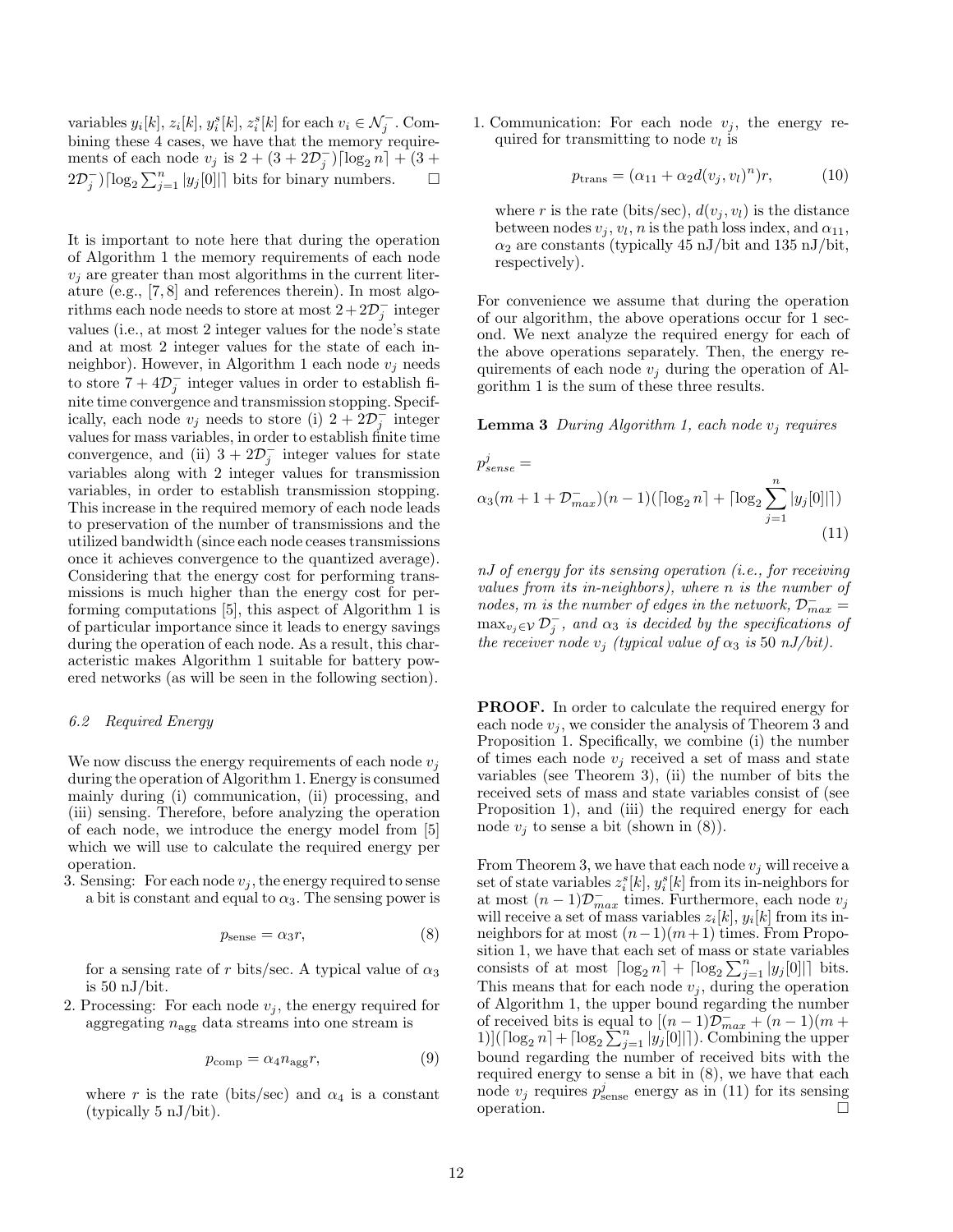**Lemma 4** During Algorithm 1, each node  $v_i$  requires

$$
p_{comp}^{j} = \alpha_{4}[1 + 2(\mathcal{D}_{max}^{-})^{2}](n-1)(\lceil \log_{2} n \rceil + \lceil \log_{2} \sum_{j=1}^{n} |y_{j}[0]|\rceil)
$$
\n(12)

nJ of energy for its processing operation (i.e., for aggregating multiple streams into one stream), where where n is the number of nodes, m is the number of edges in the network,  $\mathcal{D}_{max}^- = \max_{v_j \in \mathcal{V}} \mathcal{D}_j^-$ , and  $\alpha_4$  is decided by the specifications of the processing node  $v_j$  (typical value of  $\alpha_4$  is 5 nJ/bit).

PROOF. In order to calculate the required energy for each node  $v_i$ , we consider the analysis of Theorem 3 and Proposition 1 where we combine (i) the number of times each node  $v_i$  received a set of mass and state variables, (ii) the number of bits the received sets of mass and state variables consist of, and (iii) the required energy for each node  $v_i$  to aggregate multiple data streams into one stream (shown in (9)).

From Theorem 3, we have that each node  $v_j$  will receive a set of state variables  $z_i^s[k], y_i^s[k]$  from its in-neighbors for at most  $(n-1)\mathcal{D}_{max}^-$  times. This means that node  $v_j$ will have to aggregate  $2\mathcal{D}_{max}^-$  streams into two streams for at most  $(n-1)\mathcal{D}_{max}^{-}$  times. Specifically,  $v_j$  will have to aggregate  $\mathcal{D}_{max}^-$  streams of  $z_i^s[k]$ ,  $v_i \in \mathcal{N}_j^-$ , values into one stream  $z_j^s[k+1]$  and  $\mathcal{D}_{max}^-$  streams of  $y_i^s[k]$ ,  $v_i \in \mathcal{N}_j^-$ , values into one stream  $y_j^s[k+1]$ . As a result, the required energy for node  $v_i$  to process the received state variables is

$$
p_1^j = \alpha_4 2(\mathcal{D}_{max}^-)^2 (n-1) ([\log_2 n] + [\log_2 \sum_{j=1}^n |y_j[0]|]) \text{ nJ.}
$$
\n(13)

Furthermore, each node  $v_j$  will receive a set of mass variables  $z_i[k]$ ,  $y_i[k]$  from its in-neighbors for at most  $(n-1)(m+1)$  times. However, the maximum number of aggregations of received mass variables  $z_i[k], y_i[k]$  is upper bounded by  $n-1$  (i.e., there are at most  $n-1$ aggregations of mass variables during the operation of Algorithm 1). This means that the required energy for node  $v_i$  to process the received mass variables is

$$
p_2^j = \alpha_4(n-1)(\lceil \log_2 n \rceil + \lceil \log_2 \sum_{j=1}^n |y_j[0]| \rceil) \text{ nJ. (14)}
$$

As a result, combining (13) and (14) we have that each node  $v_j$  requires  $p_{\text{comp}}^j$  energy as in (12) for its processing operation.  $\Box$ 

**Lemma 5** During Algorithm 1, each node  $v_i$  requires

$$
p_{trans}^{j} = (n-1)(\alpha_{11} + \alpha_2 d(v_j)^n)(m+1)A \quad (15)
$$

nJ of energy for its transmission operation (i.e., for performing transmissions towards its out-neighbors), where

$$
A = \lceil \log_2 n \rceil + \lceil \log_2 \sum_{j=1}^n |y_j[0]| \rceil,
$$

and  $n$  is the number of nodes,  $m$  is the number of edges in the network,  $d(v_i)$  is the distance between node  $v_i$ and every  $v_l \in \mathcal{N}_j^+$ , n is the path loss index, and  $\alpha_{11}$ ,  $\alpha_2$  are constants (typically 45 nJ/bit and 135 nJ/bit, respectively). [For notational simplicity, we assume that  $d(v_j)^n = d(v_j, v_l)^n = d(v_j, v_{l'})^n$ , for every  $v_l, v_{l'} \in \mathcal{N}_j^+$ .

PROOF. In order to calculate the required energy for each node  $v_i$ , we combine (i) the number of times each node  $v_i$  performs a transmission of a set of mass and state variables (see Theorem 2), (ii) the number of bits involved in the transmitted sets of mass and state variables (see Proposition 1), and (iii) the required energy for each node  $v_i$  to perform a transmission towards its out-neighbors (shown in (10)).

From Theorem 2, we have that each node  $v_i$  will transmit a set of state variables  $z_j^s[k], y_j^s[k]$  to its in-neighbors for at most  $(n-1)$  times. Furthermore, each node  $v_i$  will transmit a set of mass variables  $z_i[k], y_i[k]$  towards its in-neighbors for at most  $(n-1)m$  times. From Proposition 1, we have that each set of mass or state variables consists of at most  $\lceil \log_2 n \rceil + \lceil \log_2 \sum_{j=1}^n |y_j[0]| \rceil$ bits. This means that for each node  $v_i$ , during the operation of Algorithm 1, the upper bound regarding the number of transmitted bits is equal to  $[(n-1)(m +$ 1)]( $\lceil \log_2 n \rceil + \lceil \log_2 \sum_{j=1}^n |y_j[0]| \rceil$ ). Combining the upper bound regarding the number of transmitted bits with the required energy to transmit a bit in (10), we have that each node  $v_j$  requires  $p_{\text{trans}}^j$  energy as in (15) for its transmission operation.

As a result, if we combine the above results, we obtain the total energy requirements of each node  $v_i$  during the operation of Algorithm 1, which is equal to

$$
p_{\text{total}}^{j} = (n-1)(\alpha_3(m+1+\mathcal{D}_{max}^{-}) + \alpha_4[1+2(\mathcal{D}_{max}^{-})^2])A + (n-1)(\alpha_{11} + \alpha_2 d(v_j)^n)(m+1)A \text{ nJ}, \qquad (16)
$$

where  $A = \left[ \log_2 n \right] + \left[ \log_2 \sum_{j=1}^n |y_j[0]| \right], n$  is the number of nodes, m is the number of edges,  $\mathcal{D}^-_{max}$  =  $\max_{v_j \in \mathcal{V}} \mathcal{D}_j^-$ ,  $\alpha_3$  is decided by the specifications of the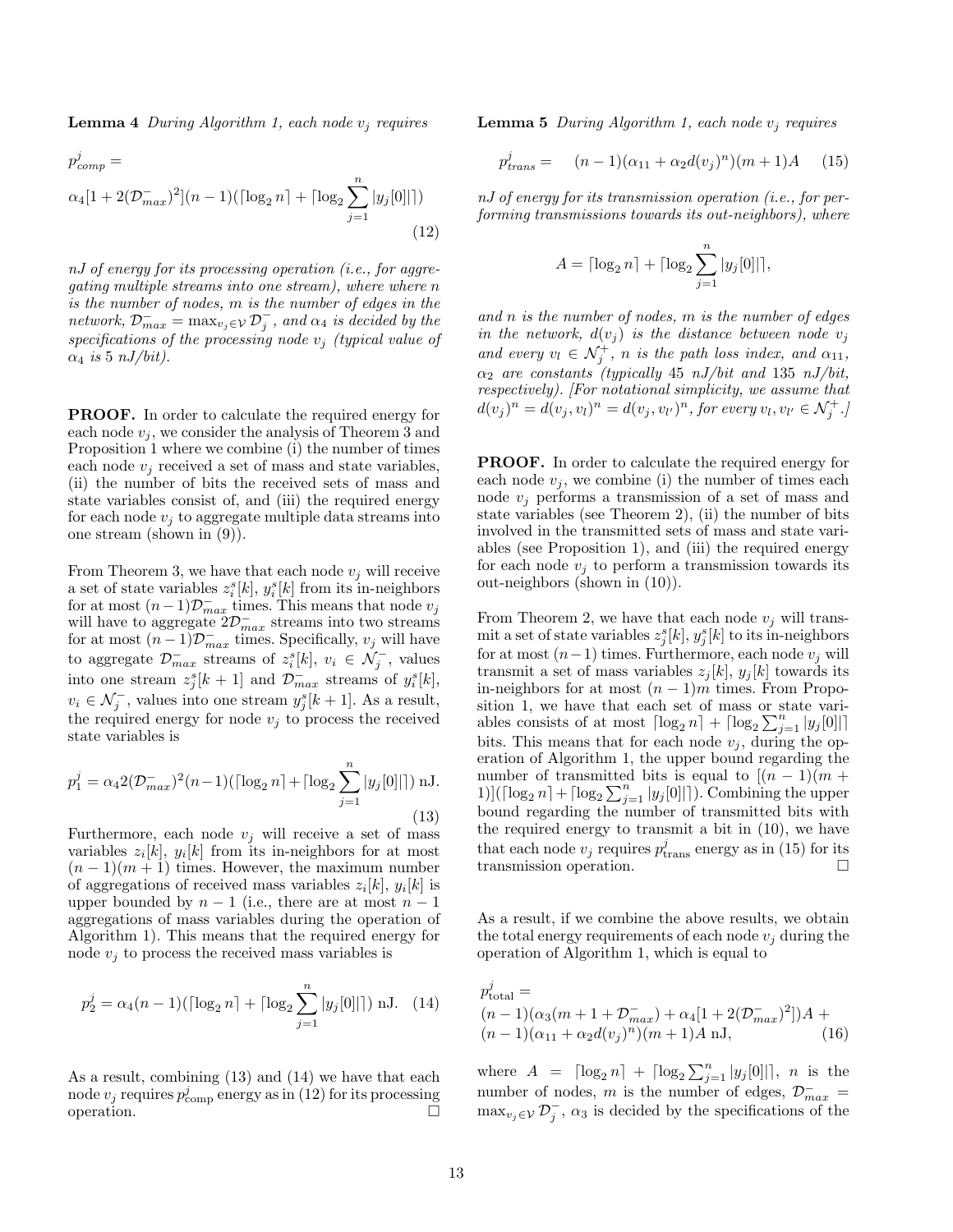receiver node  $v_i$  (typical value of  $\alpha_3$  is 50 nJ/bit),  $\alpha_4$  is decided by the specifications of the processing node  $v_i$ (typical value of  $\alpha_4$  is 5 nJ/bit) and and  $\alpha_{11}$ ,  $\alpha_2$  are constants (typically 45 nJ/bit and 135 nJ/bit, respectively).

Remark 3 Note here that in (16), we calculate the total required power of each node for the worst case scenario. The results in Section 5 and Section 6 can also be extended for the cases where we want to (i) calculate the minimum required energy per node during the operation of Algorithm 1, and (ii) tune Algorithm 1 to perform under an energy budget. In the first case, the analysis can consider the topology of the network, the distribution of the initial states of the nodes and the unique order each node assigns to its outgoing edges. In the second case, by utilizing the analysis of the first case, we can show how we can tune Algorithm 1 to perform under an energy budget. Calculating the minimum required energy per node and adjusting the algorithm to perform under an energy budget are interesting directions for future research (but *outside the scope of this paper*).

### 7 SIMULATION RESULTS

In this section, we illustrate the behavior of Algorithm 1 and the advantages of its event triggered operation. Specifically, for 1000 randomly generated digraphs of 20 nodes with identical (randomly chosen) integer initial values with average equal to  $q = 214/20 = 10.7$ , we show in Fig. 2 (i) the average value of each node state variable at each time step, (ii) the average number of transmissions accumulated until each time step, and (iii) the average number of nodes performing transmissions at each time step. In Table 2, we show the minimum, maximum and average values of the (i) total transmissions, and (ii) total required number of time steps for convergence, during the execution of Algorithm 1 over these 1000 randomly generated digraphs of 20 nodes.

In Fig. 2 it is interesting to notice the drop in the average number of nodes which perform transmissions at each time step (see bottom figure). Specifically, at time step  $k = 1$  we have that 57 transmissions are performed because during initialization each node  $v_i$  transmits its state variables and then, Event Trigger Conditions 1, 2 and 3 hold for some nodes in the digraph. However, the average number of transmissions at time step  $k = 10$ drops to 1.485 and becomes almost equal to 1 for time steps  $k \geq 20$  which means that only one node performs transmissions after approximately 20 time steps. Furthermore, we can see that for  $k \geq 210$  the average number of transmissions becomes equal to zero (meaning that no node performs transmissions any more) since Event Trigger Conditions 1, 2 and 3 do not hold for any node. This means that every node has reached a common value, equal to 10.7, which is equal to the average of the initial values (see top figure). As a result, from Fig. 2 we



Fig. 2. Execution of Algorithm 1 averaged over 1000 random digraphs of 20 nodes. Top figure: Average values of node state variables plotted against the number of iterations (averaged over 1000 random digraphs of 20 nodes). Middle Figure: Average accumulated number of transmissions plotted against the number of iterations (averaged over 1000 random digraphs of 20 nodes). Bottom Figure: Average number of nodes performing transmissions plotted against the number of iterations (averaged over 1000 random digraphs of 20 nodes).

Table 2

Minimum, Maximum, and Average Number of (i) Total Transmissions and (ii) Time Steps for Convergence, of Algorithm 1 over 1000 random digraphs of 20 nodes.

|                            | $\parallel \#$ of Transmissions and Time Steps |      |         |  |
|----------------------------|------------------------------------------------|------|---------|--|
|                            | Min.                                           | Max. | Average |  |
| $\#$ of Transmissions $\ $ | 103                                            | 368  | 240.547 |  |
| $#$ of Time Steps          | 5                                              | 209  | 103.875 |  |

have that Algorithm 1, allows the nodes to reach quantized average consensus after an average number of 210 time steps and 240.5 transmissions.

From Table 2, notice that the minimum number of transmissions is 103 and the maximum number of transmissions is 368 with the average being 240.547. Furthermore, it is interesting to note that the minimum number of time steps for convergence is 5, the maximum is 209, with the average being 103.875. Both results show that in practical scenarios (implemented over random directed graphs) the total number of transmissions and the total number of required time steps for convergence are much lower than the worst case upper bounds calculated in Section 5 and Section 4.2, respectively.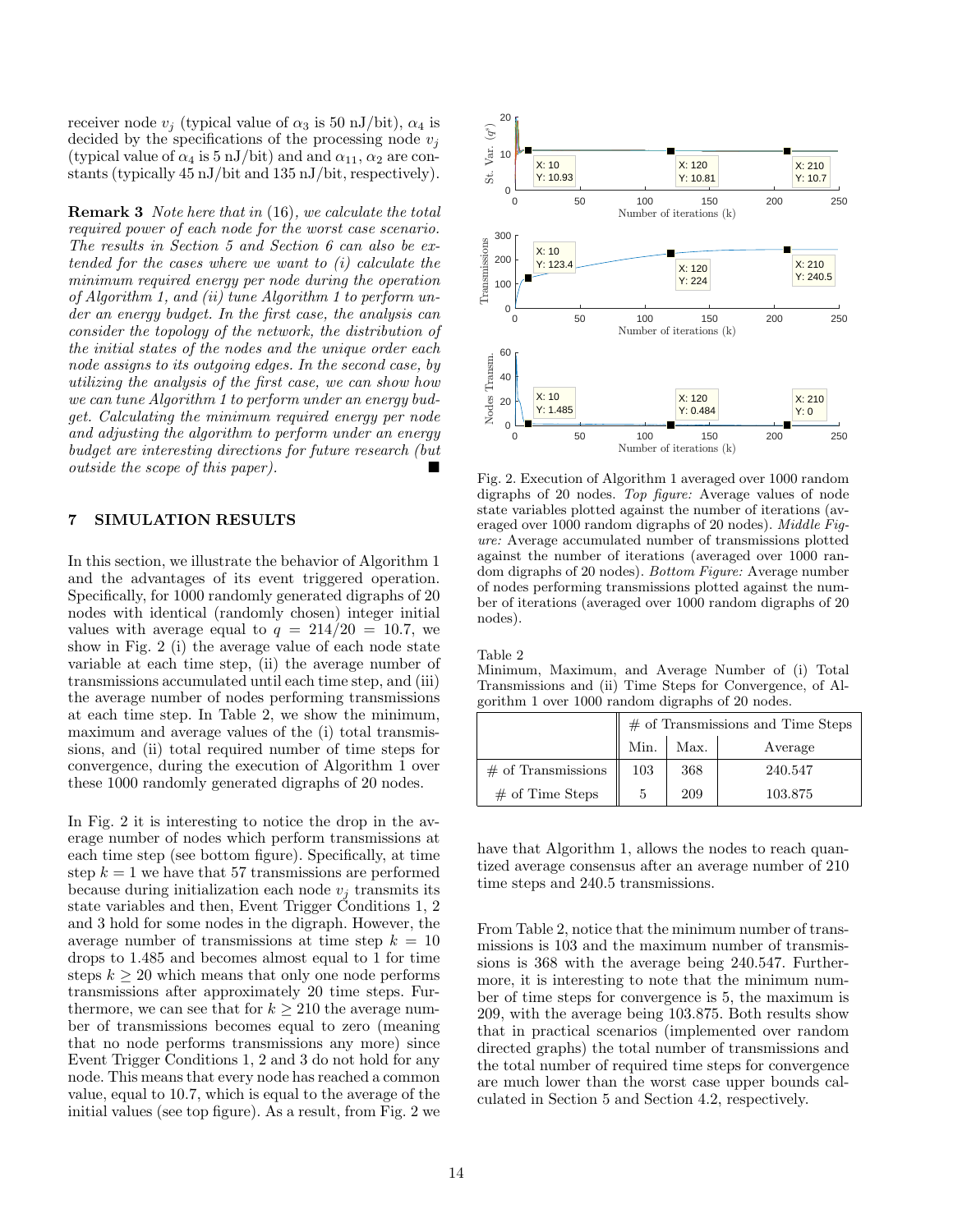#### 8 CONCLUSIONS

In this work, we analyzed the quantized average consensus problem over wireless networks with nodes that are battery powered or utilize energy harvesting techniques. Quantized average consensus plays a key role in a number of applications, which aim at more efficient usage of network resources. We solved the quantized average consensus problem using a novel event-triggered distributed algorithm, which calculates the exact average (i.e., avoids the error introduced due to quantization) after a finite number of iterations, which we explicitly bounded. Furthermore, we showed that once the quantized average is calculated, transmissions are ceased from each node in the network. Then, we presented upper bounds on the number of transmissions and computations each node performs during the operation of the algorithm and used them to bound the memory and energy requirements of each node. Finally, we concluded with simulations which demonstrated the performance and the advantages of our algorithm. Note here that to the best of our knowledge, this is the first deterministic algorithm, which allows convergence to the exact quantized average of the initial values after a finite number of time steps without any specific requirements regarding the network that describes the underlying communication topology (see [8]), while it achieves more efficient usage of available network resources due to its eventtriggering operation and its transmission stopping capabilities.

In the future, we plan to extend Algorithm 1 to cases where (i) it performs under an energy budget, (ii) we have time-varying communication topologies, with bounded or unbounded transmission delays, and (iii) nodes aim to preserve the privacy of their initial states.

#### References

- [1] A. Alam, B. Besselink, V. Turri, J. Martensson, and K. H. Johansson. Heavy-duty vehicle platooning for sustainable freight transportation: A cooperative method to enhance safety and efficiency. IEEE Control Systems Magazine, 35(6):34–56, 2015.
- [2] A. A. Aziz, Y. A. Sekercioglu, P. Fitzpatrick, and M. Ivanovich. A survey on distributed topology control techniques for extending the lifetime of battery powered wireless sensor networks. IEEE Communications Surveys & Tutorials, 15(1):121–144, 2013.
- [3] O. Bello and S. Zeadally. Intelligent device-to-device communication in the Internet of Things. IEEE Systems Journal, 10(3):1172–1182, 2016.
- [4] N. Bezzo, K. Mohta, C. Nowzari, I. Lee, V. Kumar, and G. Pappas. Online planning for energy-efficient and disturbance-aware UAV operations. Proceedings of IEEE/RSJ International Conference on Intelligent Robots and Systems, pages 5027–5033, 2016.
- [5] M. Bhardwaj and A. P. Chandrakasan. Bounding the lifetime of sensor networks via optimal role assignments. Proceedings of 21st Annual Joint Conference of the IEEE Computer and Communications Societies, pages 1587–1596, 2002.
- [6] R. V. Bhat, M. Motani, and T. J. Lim. Hybrid NOMA for an energy harvesting MAC with non-ideal batteries and circuit power. IEEE Transactions on Wireless Communications, 18(8):3961–3973, 2019.
- [7] K. Cai and H. Ishii. Quantized consensus and averaging on gossip digraphs. IEEE Transactions on Automatic Control, 56(9):2087–2100, 2011.
- [8] M. E. Chamie, J. Liu, and T. Basar. Design and analysis of distributed averaging with quantized communication. IEEE Transactions on Automatic Control, 61(12):3870–3884, 2016.
- [9] T. Charalambous, Y. Yuan, T. Yang, W. Pan, C. N. Hadjicostis, and M. Johansson. Decentralised minimumtime average consensus in digraphs. Proceedings of IEEE Conference on Decision and Control, pages 2617–2622, 2013.
- [10] U. Demir and S. C. Ergen. ARIMA-based time variation model for beneath the chassis UWB channel. EURASIP Journal on Wireless Communications and Networking, 178:1–11, 2016.
- [11] A. D. Domínguez-García and C. N. Hadjicostis. Coordination and control of distributed energy resources for provision of ancillary services. Proceedings of IEEE International Conference on Smart Grid Communications, pages 537–542, 2010.
- [12] P. Du, Q. Yang, Z. Shen, and K. S. Kwak. Distortion minimization in wireless sensor networks with energy harvesting. IEEE Communications Letters, 21(6):1393–1396, 2017.
- [13] M. Franceschelli, A. Giua, and C. Seatzu. Distributed averaging in sensor networks based on broadcast gossip algorithms. IEEE Sensors Journal, 11(3):808–817, 2011.
- [14] K. Gatsis, A. Ribeiro, and G. J. Pappas. Optimal power management in wireless control systems. IEEE Transactions on Automatic Control, 59(6):1495–1510, 2014.
- [15] C. N. Hadjicostis and T. Charalambous. Asynchronous coordination of distributed energy resources for the provisioning of ancillary services. Proceedings of 47th Annual Allerton Conference on Communication, Control, and Computing, pages 1500–1507, 2011.
- [16] C. N. Hadjicostis, A. D. Domínguez-García, and T. Charalambous. Distributed averaging and balancing in network systems, with applications to coordination and control. Foundations and Trends $(\widehat{R})$  in Systems and Control, 5(3–4), 2018.
- [17] D. Han, P. Cheng, J. Chen, and L. Shi. An online sensor power schedule for remote state estimation with communication energy constraint. IEEE Transactions on Automatic Control, 59(7):1942–1947, 2014.
- [18] J. M. Hendrickx and J. N. Tsitsiklis. Fundamental limitations for anonymous distributed systems with broadcast communications. Proceedings of  $53^{rd}$  Annual Allerton Conference on Communication, Control, and Computing (Allerton), pages 9–16, 2015.
- [19] C. K. Ho and R. Zhang. Optimal energy allocation for wireless communications with energy harvesting constraints. IEEE Transactions on Signal Processing, 60(9):4808–4818, 2012.
- [20] A. Kashyap, T. Basar, and R. Srikant. Quantized consensus. Automatica, 43(7):1192–1203, 2007.
- [21] S. Knorn, S. Dey, A. Ahlen, and D. E. Quevedo. Optimal energy allocation in multisensor estimation over wireless channels using energy harvesting and sharing. IEEE Transactions on Automatic Control, 64(10):4337–4344, 2019.